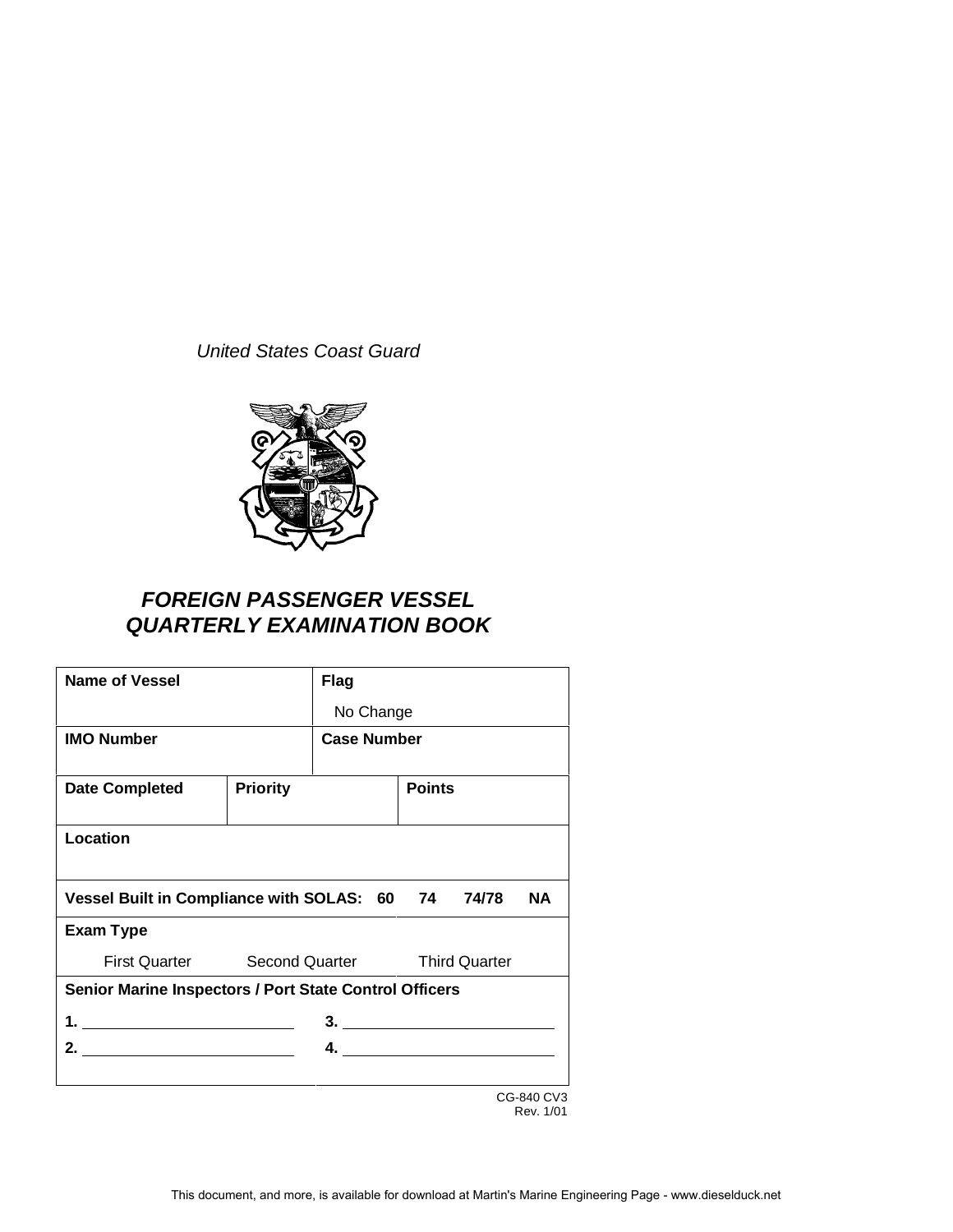# **Total Time Spent Per Activity:**

| <b>Regular Personnel (Active Duty)</b> |          |                 |           |  |  |  |
|----------------------------------------|----------|-----------------|-----------|--|--|--|
| <b>ACTIVITY TYPE</b>                   | ACTIVITY | <b>TRAINING</b> | (PERS) MI |  |  |  |
|                                        |          |                 |           |  |  |  |
|                                        |          |                 |           |  |  |  |
|                                        |          |                 |           |  |  |  |
|                                        |          |                 |           |  |  |  |

| TOTAL ADMIN HOURS<br><b>TOTAL TRAVEL HOURS</b> |  |
|------------------------------------------------|--|
|                                                |  |

| <b>Reserve Personnel</b> |  |                 |           |  |  |  |  |
|--------------------------|--|-----------------|-----------|--|--|--|--|
| ACTIVITY TYPE   ACTIVITY |  | <b>TRAINING</b> | (PERS) MI |  |  |  |  |
|                          |  |                 |           |  |  |  |  |
|                          |  |                 |           |  |  |  |  |
|                          |  |                 |           |  |  |  |  |
|                          |  |                 |           |  |  |  |  |

| TOTAL ADMIN HOURS | <b>TOTAL TRAVEL HOURS</b> |
|-------------------|---------------------------|
|                   |                           |

| <b>Auxiliary Resources</b> |                      |  |  |  |
|----------------------------|----------------------|--|--|--|
| TOTAL BOAT HOURS           | TOTAL AIRCRAFT HOURS |  |  |  |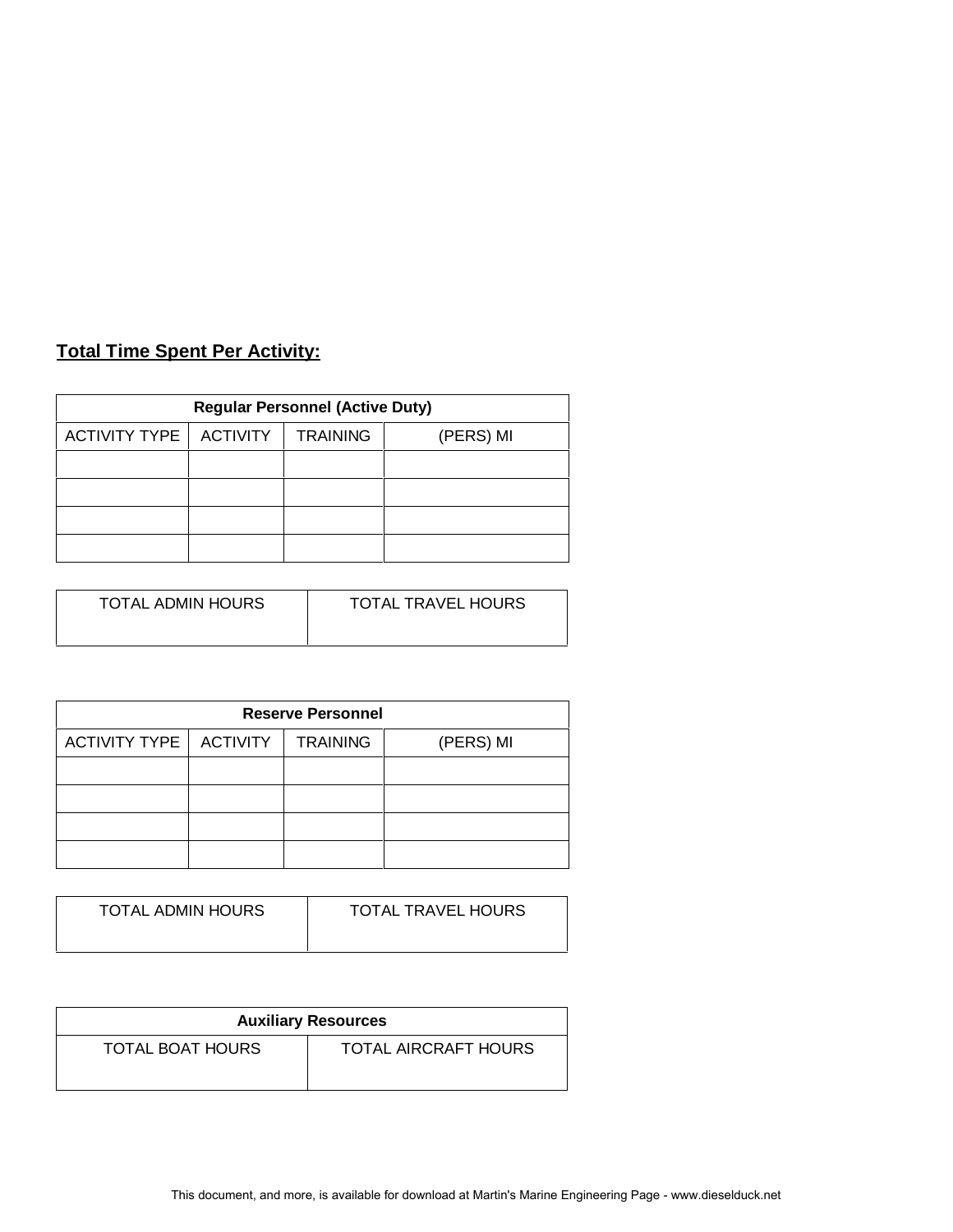### **Use of Foreign Passenger Vessel Quarterly Exam Book:**

This examination book is intended to be used as a job aid by Coast Guard senior marine inspectors/port state control officers during quarterly boardings of foreign-flagged passenger vessels. The Foreign Passenger Vessel Annual Examination Book may be used when conducting a quarterly examination if it is determined that the examination should be expanded due to one of the following conditions:

- 1. The vessel's certificates are clearly invalid;
- 2. Evidence that vessel logs, manuals, or other required documentation are not on board, not maintained, or falsely maintained;
- 3. Evidence from a general examination that serious hull deterioration, structural deterioration, or deficiencies may exist;
- 4. Evidence from a general examination that serious equipment deficiencies may exist;
- 5. Evidence of serious operational shortcomings (i.e., officers or crew not familiar with essential shipboard operations or equipment);
- 6. Involvement of the vessel in incidents due to failure to comply with operational requirements such as a spill or collision; or
- 7. Indications that key crew members may not be able to communicate with each other or with others persons on board.

This document does not establish or change Federal laws or regulations. References given are only general guides. Refer to IMO publications, CFR's, the Port State Control Job Aid, NVIC's, and any locally produced cite guides for specific regulatory references. Not all items in this book are applicable to all vessels.

**NOTE:** Guidance on how to examine foreign passenger vessels can be found in MSM Volume II, Chapter D7: Procedures Applicable to Foreign Passenger Vessels.

#### **Pre-inspection Items Post-inspection Items**

- Review MSIS records.
	- − PSVH
	- − VFIP
- Obtain copies of forms to be issued.
- Issue letters/certificates to vessel.
	- − Record of deficiencies
- Complete MSIS entries within 48 hours. − PSAR − MSDS − VFLD − VFIP
	- − PSDR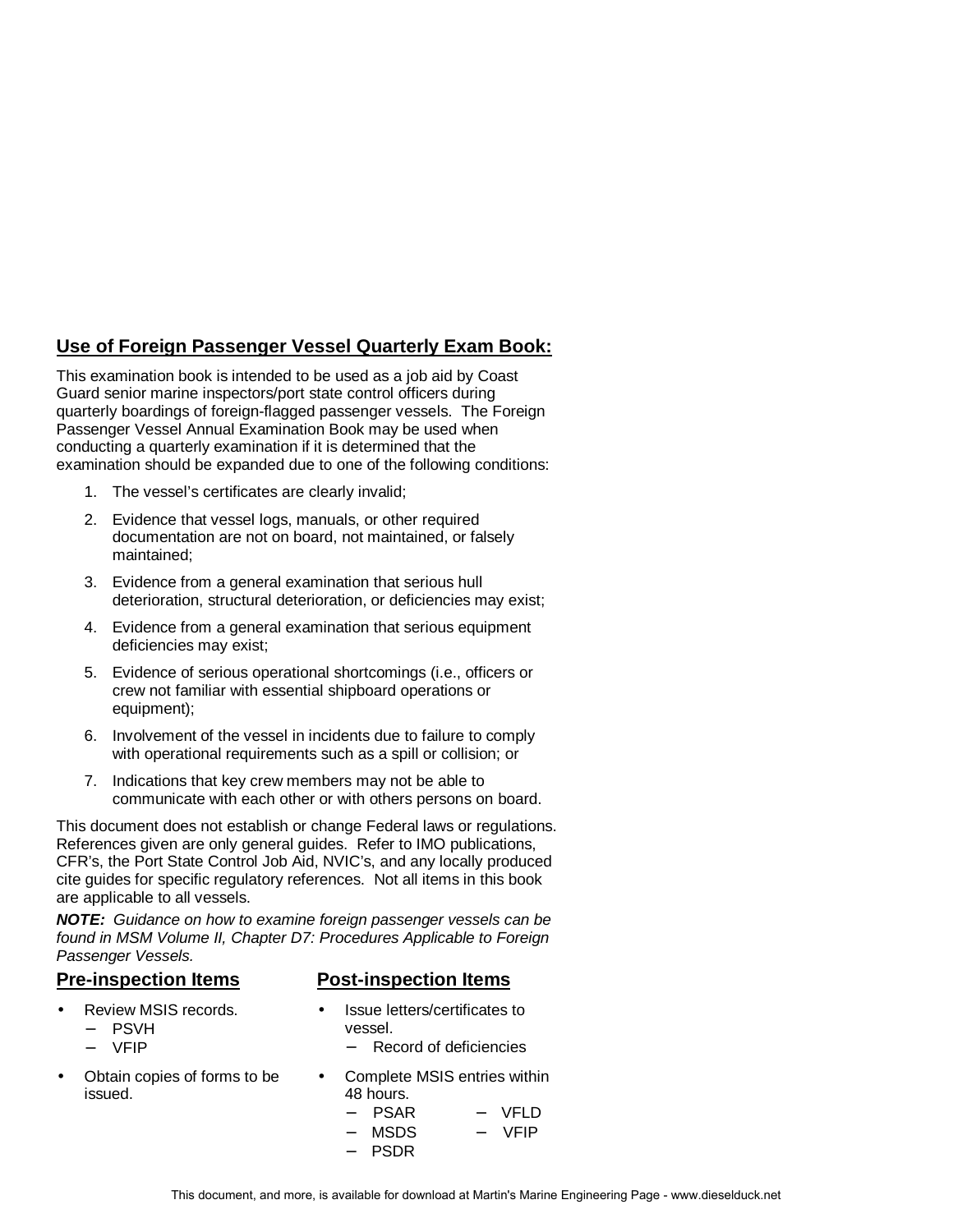# **Table of Contents:**

| <b>Section 2: Certificates and Documents</b><br><b>Section 3: Examination Items</b><br>Vessel Security and Terminal Security Measures8<br><b>Section 4: Drills</b><br><b>Section 5: Appendices</b> | Section 1: Administrative Items |  |
|----------------------------------------------------------------------------------------------------------------------------------------------------------------------------------------------------|---------------------------------|--|
|                                                                                                                                                                                                    |                                 |  |
|                                                                                                                                                                                                    |                                 |  |
|                                                                                                                                                                                                    |                                 |  |
|                                                                                                                                                                                                    |                                 |  |
|                                                                                                                                                                                                    |                                 |  |
|                                                                                                                                                                                                    |                                 |  |
|                                                                                                                                                                                                    |                                 |  |
|                                                                                                                                                                                                    |                                 |  |
|                                                                                                                                                                                                    |                                 |  |
|                                                                                                                                                                                                    |                                 |  |
|                                                                                                                                                                                                    |                                 |  |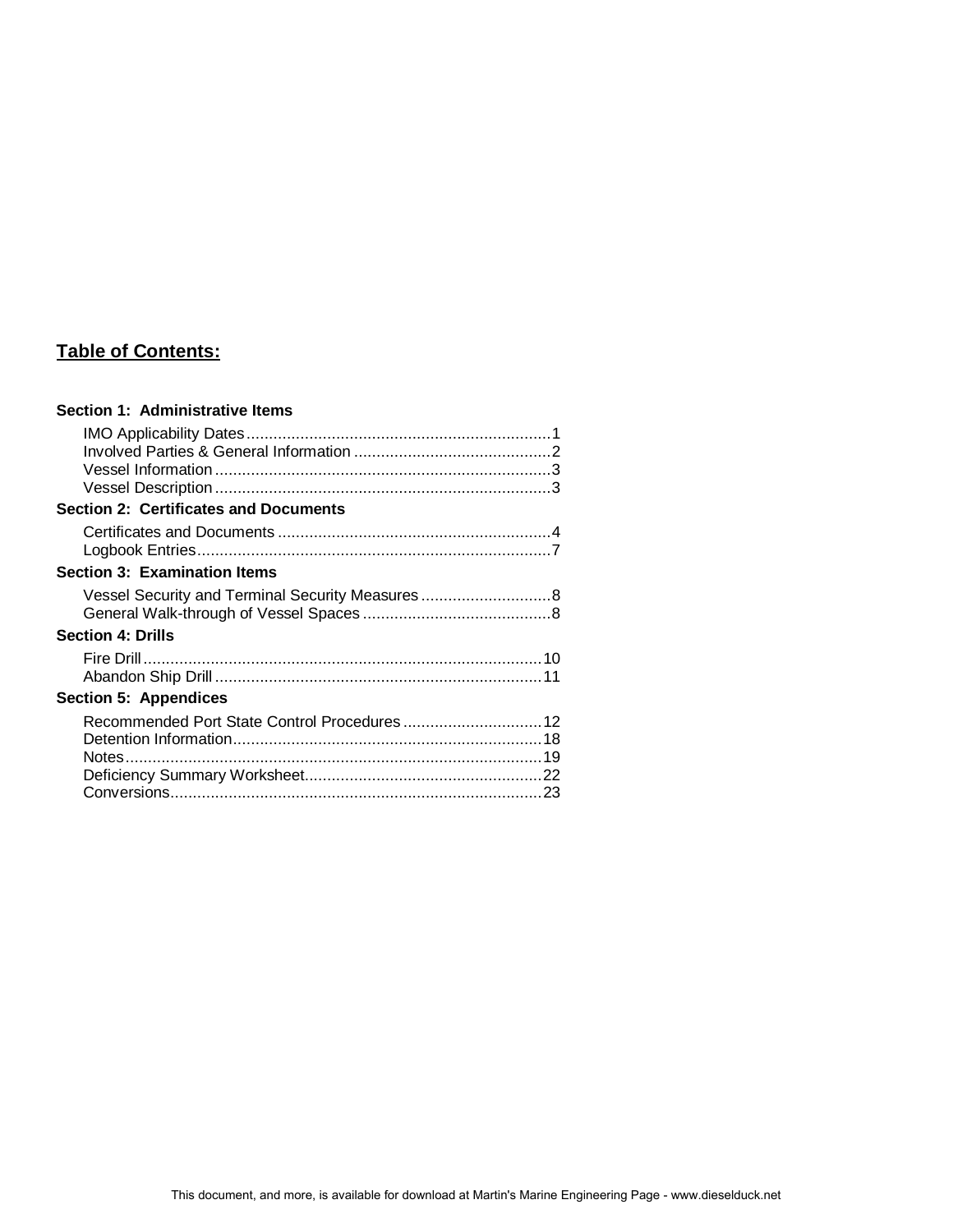## **Section 1: Administrative Items**

# **IMO Applicability Dates:**

| Reference                                                                             | Date                                             |
|---------------------------------------------------------------------------------------|--------------------------------------------------|
| <b>SOLAS 1948</b>                                                                     | 19 NOV 52                                        |
| <b>SOLAS 1960</b>                                                                     | 26 MAY 65                                        |
| <b>SOLAS 1974</b>                                                                     | 25 MAY 80                                        |
| 1978 Protocol to SOLAS 1974<br>1981 Amendments (II-1 & II-2)<br>1983 Amendments (III) | 01 MAY 81<br>01 SEP 84<br>01 JUL 86              |
| Various additional amendments to SOLAS                                                |                                                  |
| MARPOL 73/78 Annex I                                                                  | 02 OCT 83                                        |
| MARPOL 73/78 Annex II                                                                 | 06 APR 87                                        |
| MARPOL 73/78 Annex III                                                                | 01 JUL 92                                        |
| MARPOL 73/78 Annex V                                                                  | 31 DEC 88                                        |
| COLREGS 1972<br>Various additional amendments to COLREGS                              | 15 JUL 77                                        |
| Load Line 1966                                                                        | 21 JUL 68                                        |
| <b>STCW 1978</b><br>1991 Amendments<br>1994 Amendments<br>1995 Amendments             | 28 APR 84<br>01 DEC 92<br>01 JAN 96<br>01 FEB 97 |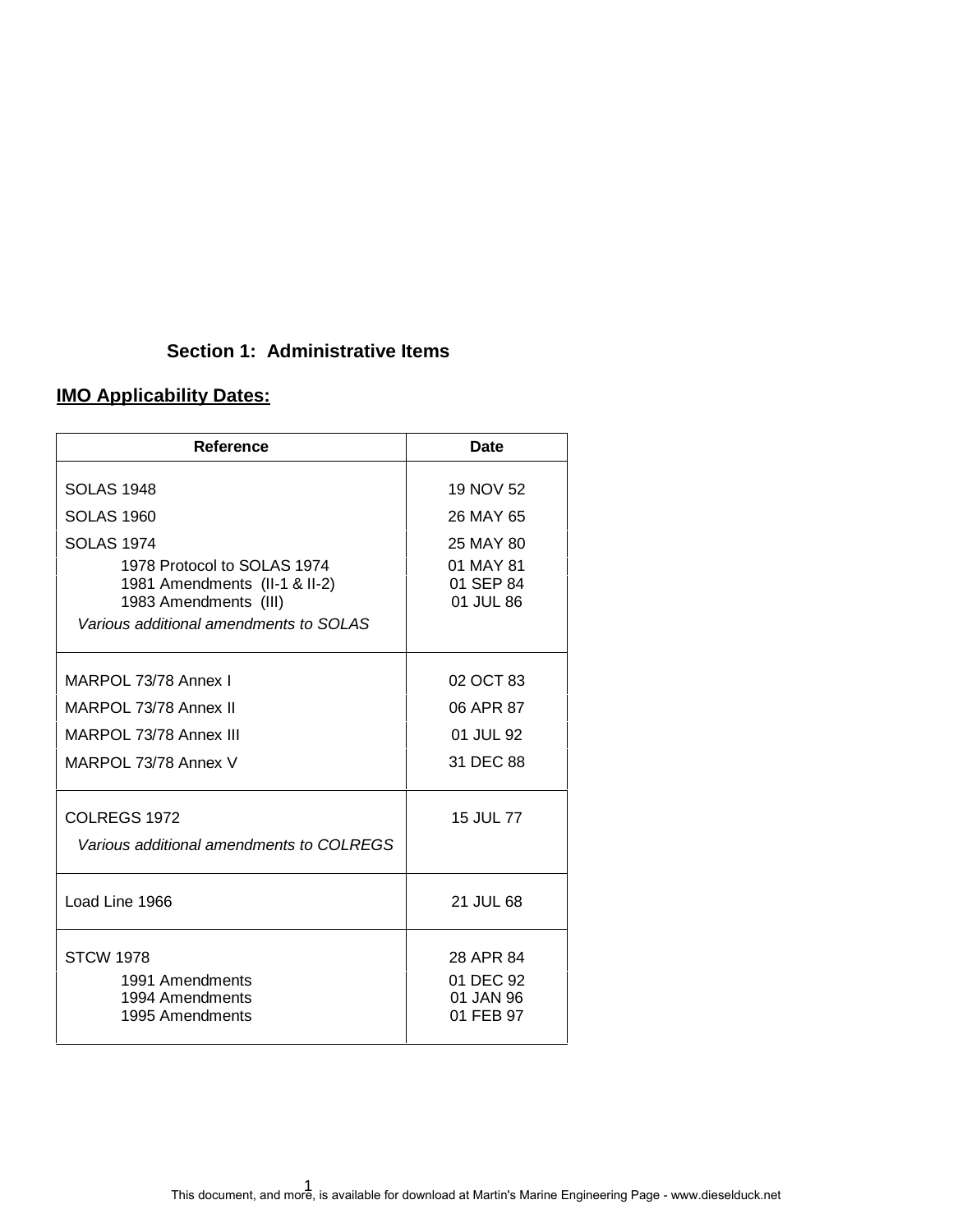## **Involved Parties & General Information:**

Owner's Agent

Individual

Phone Number

Charterer's Agent

Individual

Phone Number

Same as Owner's Agent

Owner—Listed on DOC or COFR No Change

| Operator  |  |
|-----------|--|
|           |  |
|           |  |
|           |  |
|           |  |
| No Change |  |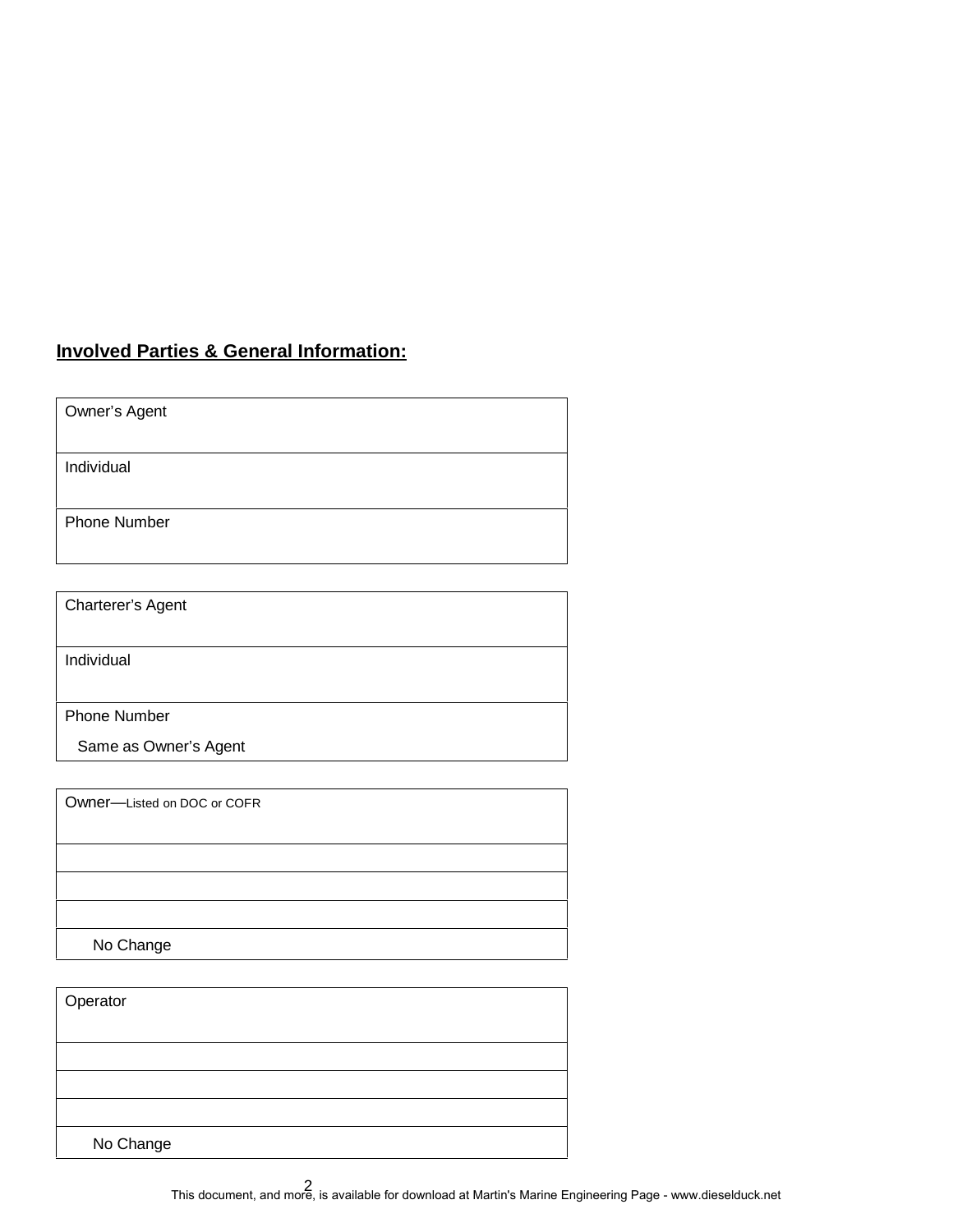# **Vessel Information:**

| <b>Classification Society</b>                                                                                                                            |                                    |  |  |  |  |
|----------------------------------------------------------------------------------------------------------------------------------------------------------|------------------------------------|--|--|--|--|
| ISM Issuer: Same as above?                                                                                                                               |                                    |  |  |  |  |
| Yes<br>No If not the same, which<br>Recognized Organization?                                                                                             |                                    |  |  |  |  |
| NOTE: The period of validity for ISM documents should correspond to the following list.<br>If they do NOT, ISM documents should be further investigated. |                                    |  |  |  |  |
| 5 years = Full term (SMS and DOC)<br>□                                                                                                                   | □<br>12 months = Interim (DOC)     |  |  |  |  |
| 6 months = Interim $(SMC)$<br>□                                                                                                                          | $5$ months = Short term (SMC)<br>◻ |  |  |  |  |
| Last Drydocking Date                                                                                                                                     | <b>Next Drydocking Date</b>        |  |  |  |  |
| Location of Last Drydocking                                                                                                                              |                                    |  |  |  |  |
| Date of Last Class Survey                                                                                                                                |                                    |  |  |  |  |
| Outstanding conditions of class or non-conformities                                                                                                      |                                    |  |  |  |  |
| Last Port of Call<br>Next Port of Call                                                                                                                   |                                    |  |  |  |  |
| Method of Construction                                                                                                                                   | Conversions / Modifications        |  |  |  |  |
| Ш<br>Ш                                                                                                                                                   |                                    |  |  |  |  |
| Call Sign                                                                                                                                                | No Change<br>(VFID)                |  |  |  |  |
| Gross Tons                                                                                                                                               | No Change<br>(VFMD)                |  |  |  |  |
| Built Date (use delivery date)                                                                                                                           | No Change<br>(VFCD)                |  |  |  |  |
| Overall Length (in feet)                                                                                                                                 | No Change<br>(VFMD)                |  |  |  |  |

# **Vessel Description:**

Passenger Vessel Ferry

Ro-ro Passenger Vessel **Drawing Community** Other

3 This document, and more, is available for download at Martin's Marine Engineering Page - www.dieselduck.net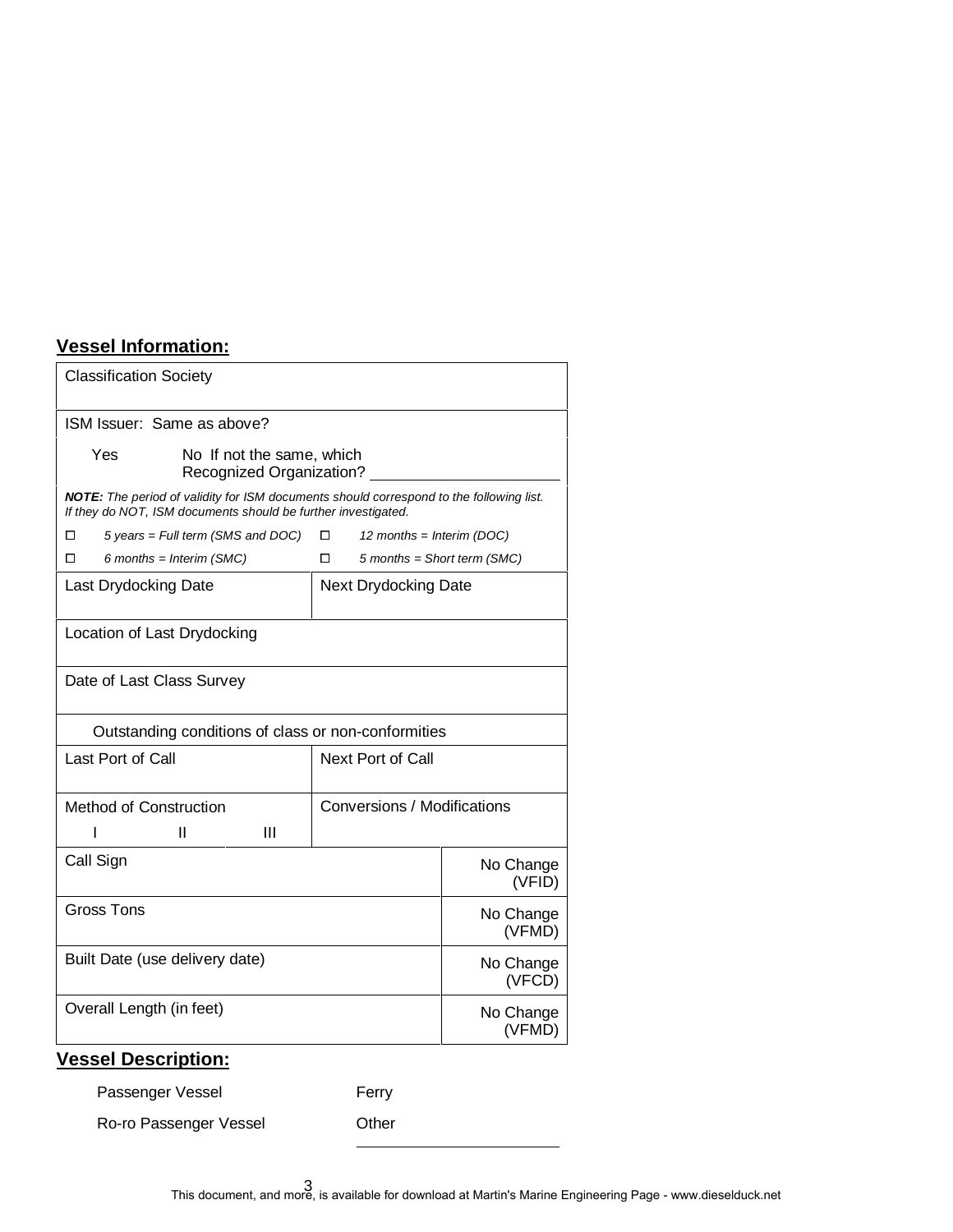### **Section 2: Certificates and Documents**

#### **International Certificates:**

| <b>Name of Certificate</b>                                      | <b>Issuing</b><br><b>Agency</b> | ID# | Port Issued/<br><b>Country</b> | <b>Issue</b><br><b>Date</b> | Exp.<br><b>Date</b> | Endors.<br><b>Date</b> |
|-----------------------------------------------------------------|---------------------------------|-----|--------------------------------|-----------------------------|---------------------|------------------------|
| <b>Certificate of Registry</b>                                  |                                 |     |                                |                             |                     |                        |
| No Change                                                       |                                 |     |                                |                             |                     |                        |
| <b>Classification Document</b>                                  |                                 |     |                                |                             |                     |                        |
| No Change                                                       |                                 |     |                                |                             |                     |                        |
| <b>Certificate of Financial</b><br><b>Responsibility (COFR)</b> | <b>USCG</b>                     |     |                                |                             |                     |                        |
| No Change                                                       |                                 |     |                                |                             |                     |                        |
| <b>Passenger Ship Safety (PSS)</b>                              |                                 |     |                                |                             |                     |                        |
| No Change                                                       |                                 |     |                                |                             |                     |                        |
| <b>International Load Line (ILL)</b>                            |                                 |     |                                |                             |                     |                        |
| No Change                                                       |                                 |     |                                |                             |                     |                        |
| <b>International Oil Pollution</b><br><b>Prevention (IOPP)</b>  |                                 |     |                                |                             |                     |                        |
| No Change                                                       |                                 |     |                                |                             |                     |                        |

4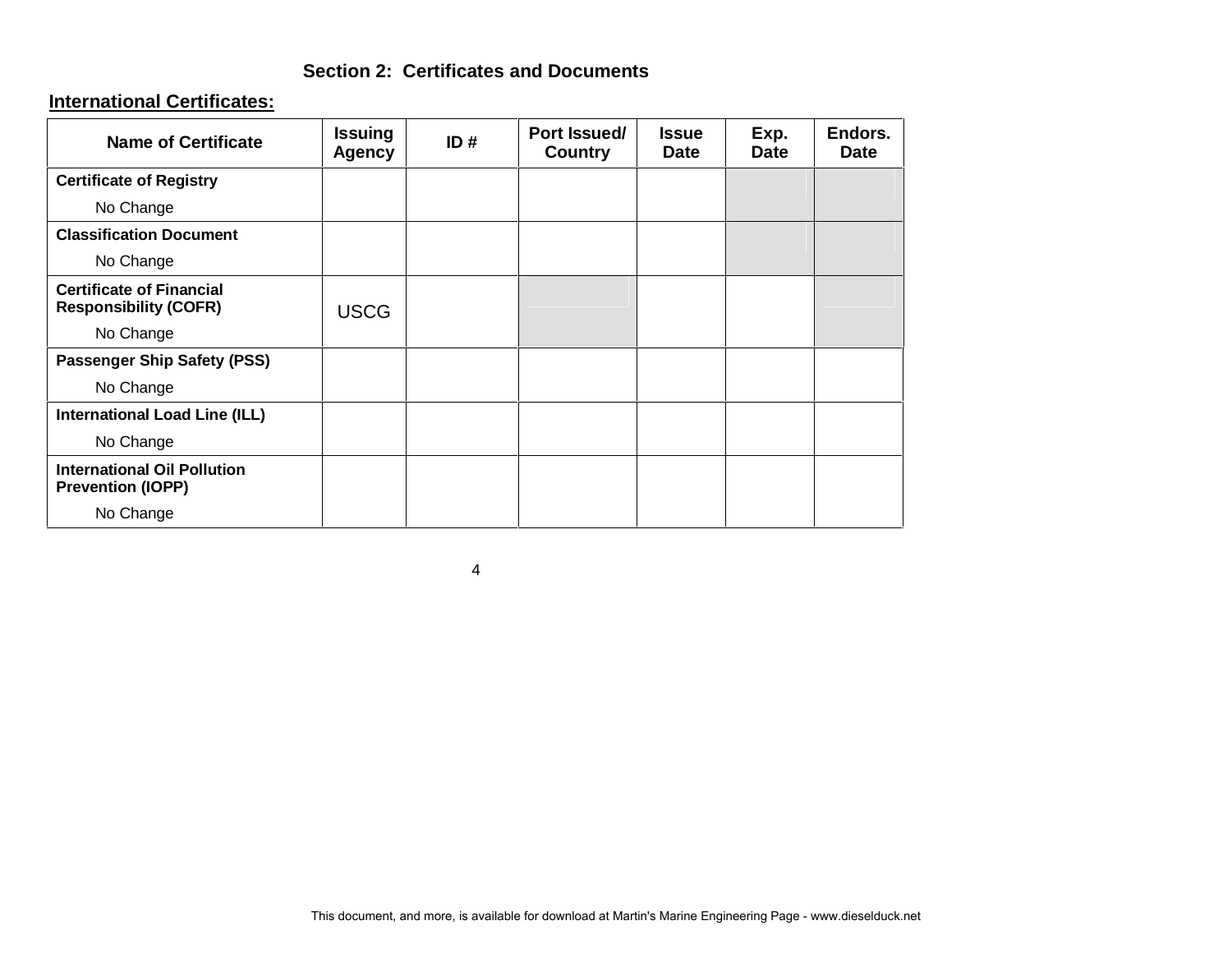| <b>Name of Certificates</b>        | <b>Issuing</b><br><b>Agency</b> | ID# | Port Issued/<br><b>Country</b> | <b>Issue</b><br><b>Date</b> | Exp.<br><b>Date</b> | Endors.<br><b>Date</b> |
|------------------------------------|---------------------------------|-----|--------------------------------|-----------------------------|---------------------|------------------------|
| <b>International Tonnage (ITC)</b> |                                 |     |                                |                             |                     |                        |
| No Change                          |                                 |     |                                |                             |                     |                        |
| <b>Safety Management (SMC)</b>     |                                 |     |                                |                             |                     |                        |
| No Change                          |                                 |     |                                |                             |                     |                        |
| Document of Compliance (DOC)       |                                 |     |                                |                             |                     |                        |
| No Change                          |                                 |     |                                |                             |                     |                        |

5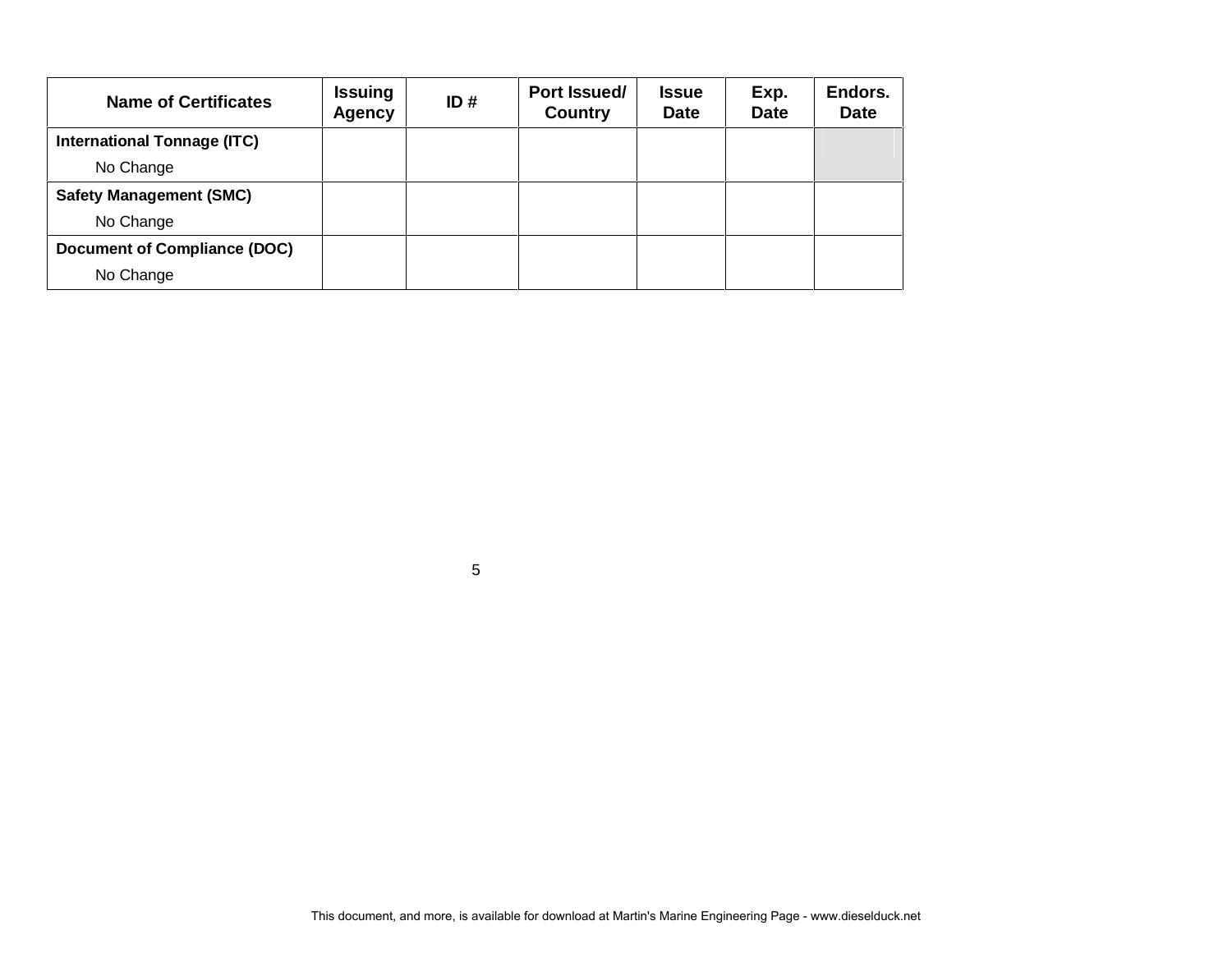## **Certificates and Documents:**

|        | Safe Manning Document                                                                                                                                                                                                                                                                                                                      | SOLAS 74/78 V/13       |  |
|--------|--------------------------------------------------------------------------------------------------------------------------------------------------------------------------------------------------------------------------------------------------------------------------------------------------------------------------------------------|------------------------|--|
|        | Manning in accordance with document<br><b>NOTE:</b> If vessel does not have a Safe Manning<br>Document or is not manned in accordance with<br>Safe Manning Document, local Consulate must be<br>contacted and the deficiency resolved prior to<br>vessel's departure from port.                                                            | IMO Res.A.481(XII)     |  |
|        | Review copy of crew list                                                                                                                                                                                                                                                                                                                   |                        |  |
| $\Box$ | Lifeboatmen certificates                                                                                                                                                                                                                                                                                                                   | SOLAS 74/78 III/10     |  |
|        | Liferaft servicing certificate                                                                                                                                                                                                                                                                                                             | SOLAS 74/78 III/19.8   |  |
|        | Fire extinguishing certificate                                                                                                                                                                                                                                                                                                             | SOLAS 74/78 II-2/6     |  |
|        | SOLAS training manual                                                                                                                                                                                                                                                                                                                      | <b>SOLAS 74 III/51</b> |  |
|        | Contents<br>Availability to crew                                                                                                                                                                                                                                                                                                           |                        |  |
|        | <b>Exemptions to SOLAS certificates</b>                                                                                                                                                                                                                                                                                                    | SOLAS 74/78 1/4        |  |
|        | Muster lists and emergency instructions                                                                                                                                                                                                                                                                                                    | SOLAS 74 III/53        |  |
|        | General emergency alarm signal<br>Process for ordering abandon ship<br>Duties assigned to crew members<br>Duties of crew in relation to passengers<br>٠<br>Officers assigned to ensure lifesaving appliances<br>are maintained in good condition and ready for<br>immediate use<br>Substitutes for disabled key persons<br>Approved format | <b>SOLAS 74 III/50</b> |  |
|        |                                                                                                                                                                                                                                                                                                                                            |                        |  |

Notes: <u>with the contract of the contract of the contract of the contract of the contract of the contract of the contract of the contract of the contract of the contract of the contract of the contract of the contract of t</u>

6 This document, and more, is available for download at Martin's Marine Engineering Page - www.dieselduck.net

<u> 1980 - Johann Barbara, martxa alemaniar a</u>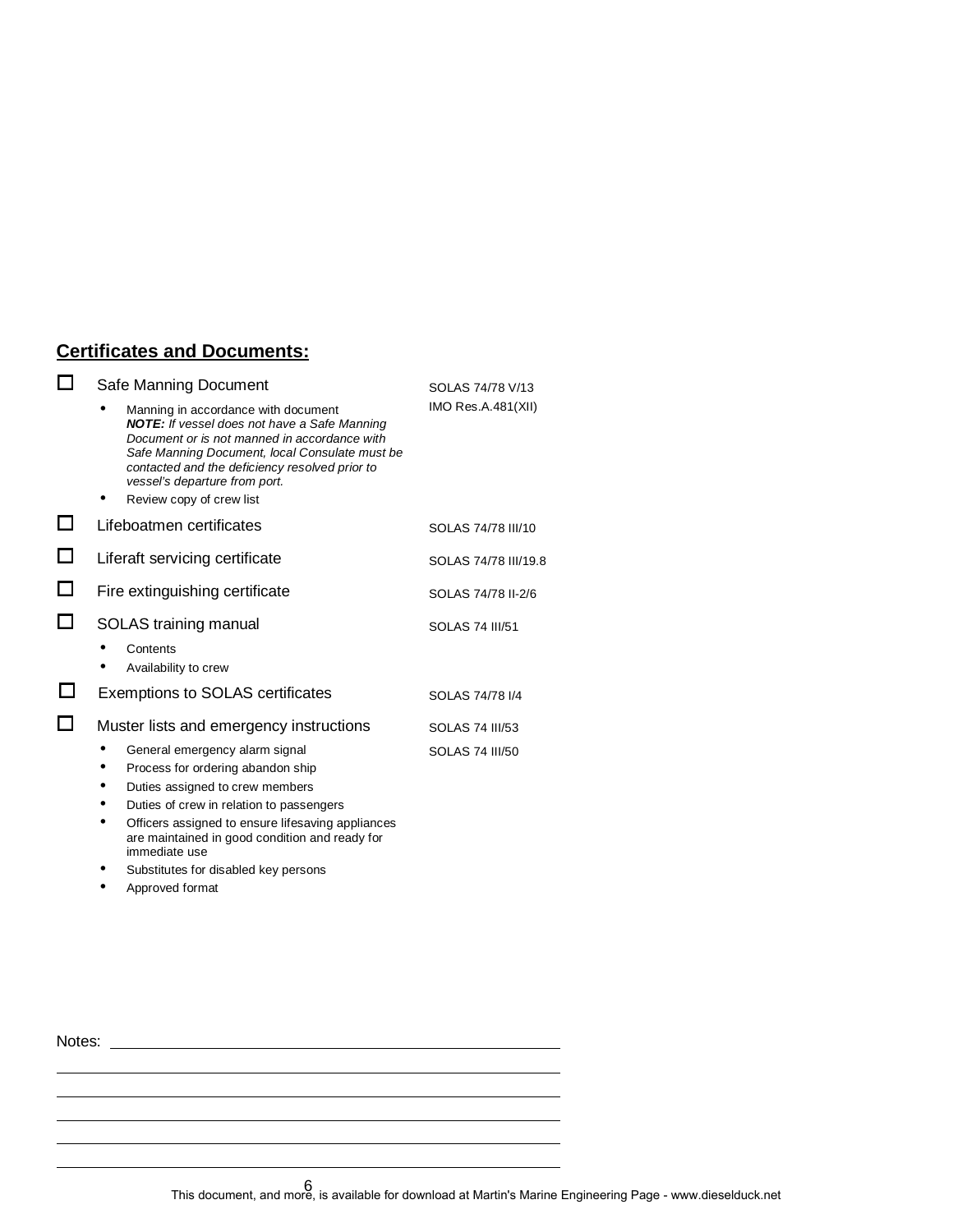## **Logbook Entries:**

| $\Box$ | Drills/equipment inspections logged as required |  |  |  |
|--------|-------------------------------------------------|--|--|--|
|--------|-------------------------------------------------|--|--|--|

| <b>Activity</b>                                                                     | Logged<br>Weekly | Logged<br><b>Monthly</b> | Logged<br>Quarterly | <b>Other Logging</b><br><b>Requirements</b>                                                         |
|-------------------------------------------------------------------------------------|------------------|--------------------------|---------------------|-----------------------------------------------------------------------------------------------------|
| *Abandon Ship Drill                                                                 |                  | 74 III/18.3.1            |                     |                                                                                                     |
| *Fire Drill                                                                         |                  | 74 III/18.3.1            |                     |                                                                                                     |
| Passenger Abandon<br>Ship Drill                                                     | 74 III/25        |                          |                     |                                                                                                     |
| Passenger Fire Drill                                                                | 74 III/25        |                          |                     |                                                                                                     |
| Instruction of<br>Passengers in Use of<br>Lifejackets &<br><b>Emergency Actions</b> |                  |                          |                     | Within 24 hours<br>of leaving port:<br>74 III/18.3.2                                                |
| <b>Emergency Steering</b><br>Drill                                                  |                  |                          | 74 V/19(d)          | Or within 48 hours<br>of entering US:<br>33 CFR 164.25(d)                                           |
| Rescue Boat Drill                                                                   |                  |                          | 74 III/18.3.8       |                                                                                                     |
| Lifesaving Equipment<br>Inspection                                                  |                  | 74 III/19.7              |                     |                                                                                                     |
| Watertight Doors,<br>Sidescuttles, etc.<br>Drills and Inspection                    |                  |                          |                     | When closed prior to<br>sailing; and when<br>opened or closed<br>while underway<br>SOLAS 74 II-1/25 |

**\*** Items that must be conducted within 12 hours if 25% of crew did not participate in the previous month's drill exercises.

 $\Box$  Following tests must be conducted and logged 33 CFR 164.25 no more than 12 hours prior to entering / leaving port

- Steering gear and alarms
- Internal vessel control communications and vessel control alarms
- Emergency generator
- Storage batteries for emergency lighting / power systems in vessel control / propulsion machinery spaces
- Main propulsion machinery ahead and astern

Notes: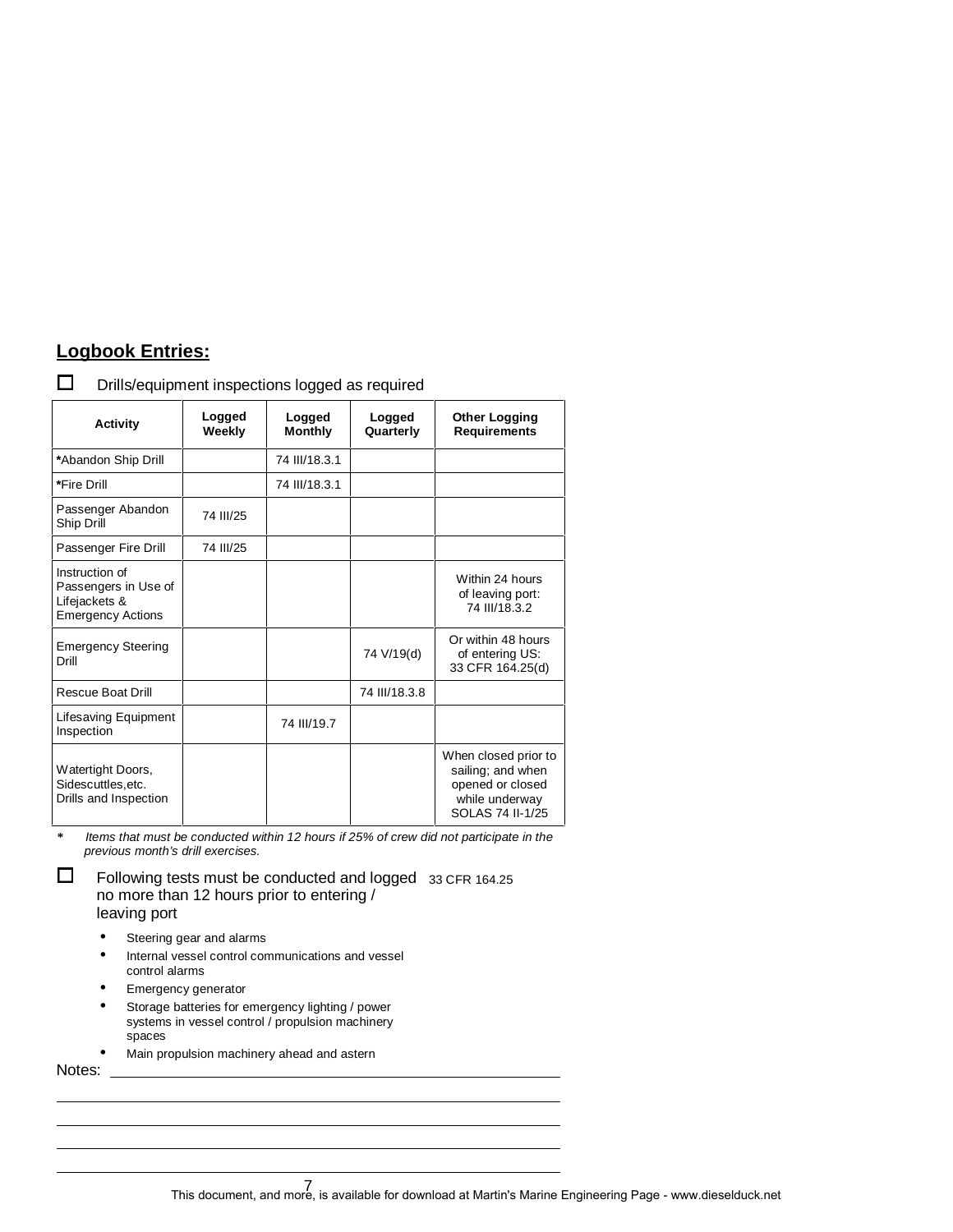## **Section 3: Examination Items**

#### **Vessel Security and Terminal Security Measures:**

**NOTE:** Guidance on vessel / terminal security measures is detailed in NVIC 3-96.

- $\Box$  Security guards
- $\Box$  Baggage screening procedures
- $\Box$  Passenger and crew safety / security measures
- $\Box$  Terminal physical security measures
- $\Box$  Procedures for loading ship provisions

#### **General Walk-through of Vessel Spaces:**

| $\Box$ | Spaces examined to ensure no modifications |
|--------|--------------------------------------------|
|        | have taken place, and for the existence of |
|        | safety hazards                             |

- Engineroom
- Machinery spaces
- Galley
- Accommodation spaces
- $\Box$  Watertight doors
	- Local control by hand No.
	- Local control by power No.
	- Remote control by hand No.
	- Remote control by power No. • Total installed

 $\Box$  Fire doors

- $\Box$  Portable fire extinguishers
- $\square$  Fire stations
- $\square$  Sprinkler stations

Notes:

8 This document, and more, is available for download at Martin's Marine Engineering Page - www.dieselduck.net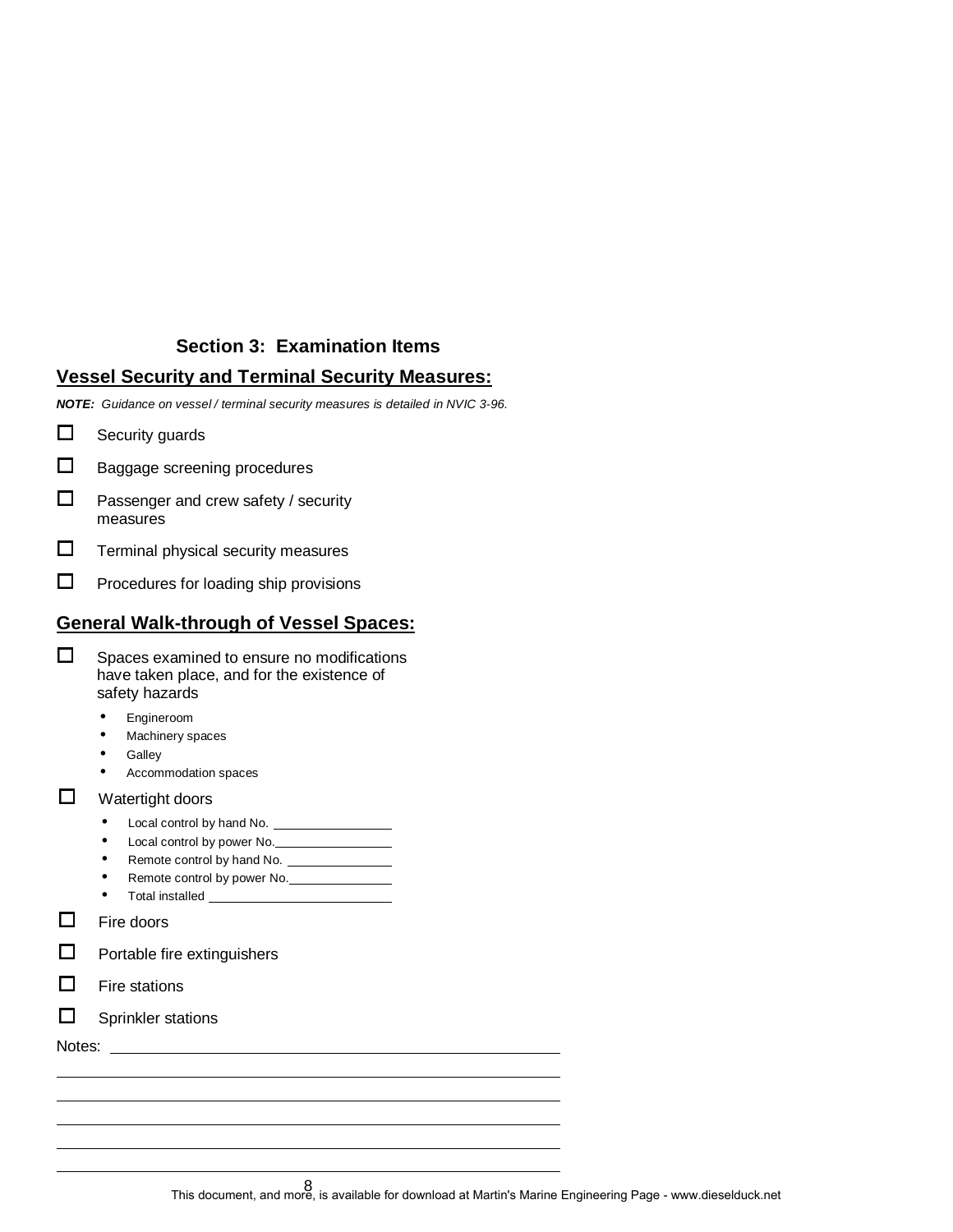|        | <b>Public toilets</b>                                                                                                                                                                                                                                                                                      |
|--------|------------------------------------------------------------------------------------------------------------------------------------------------------------------------------------------------------------------------------------------------------------------------------------------------------------|
|        | Special category spaces                                                                                                                                                                                                                                                                                    |
|        | Other stairways                                                                                                                                                                                                                                                                                            |
|        | Open deck spaces                                                                                                                                                                                                                                                                                           |
|        | NOTE: Vessels that have spaces other than those<br>listed bordering stairway enclosures must meet the<br>following restrictions:                                                                                                                                                                           |
|        | Such spaces are prohibited from storing<br>combustible or flammable materials that may<br>elevate fire risk (e.g., cleaning fluids, paints,<br>and other hazardous chemical products).<br>Doors separating such spaces from the<br>stairway enclosures should be kept closed<br>and in good working order. |
|        | Record below any spaces, other than the<br>permitted spaces listed above, with direct<br>access to an enclosed stairway:                                                                                                                                                                                   |
| Notes: |                                                                                                                                                                                                                                                                                                            |
|        |                                                                                                                                                                                                                                                                                                            |
|        |                                                                                                                                                                                                                                                                                                            |
|        |                                                                                                                                                                                                                                                                                                            |
|        |                                                                                                                                                                                                                                                                                                            |
|        |                                                                                                                                                                                                                                                                                                            |
|        |                                                                                                                                                                                                                                                                                                            |
|        |                                                                                                                                                                                                                                                                                                            |
|        |                                                                                                                                                                                                                                                                                                            |
|        |                                                                                                                                                                                                                                                                                                            |
|        |                                                                                                                                                                                                                                                                                                            |
|        |                                                                                                                                                                                                                                                                                                            |
|        |                                                                                                                                                                                                                                                                                                            |
|        |                                                                                                                                                                                                                                                                                                            |
|        |                                                                                                                                                                                                                                                                                                            |

Stairway enclosures<br> **NOTE:** As of 1 OCT 97, types of spaces with direct access to stairway enclosures are restricted to the

following spaces: • Public spaces • Corridors

SOLAS 74/78 II-1/41- 2.4.4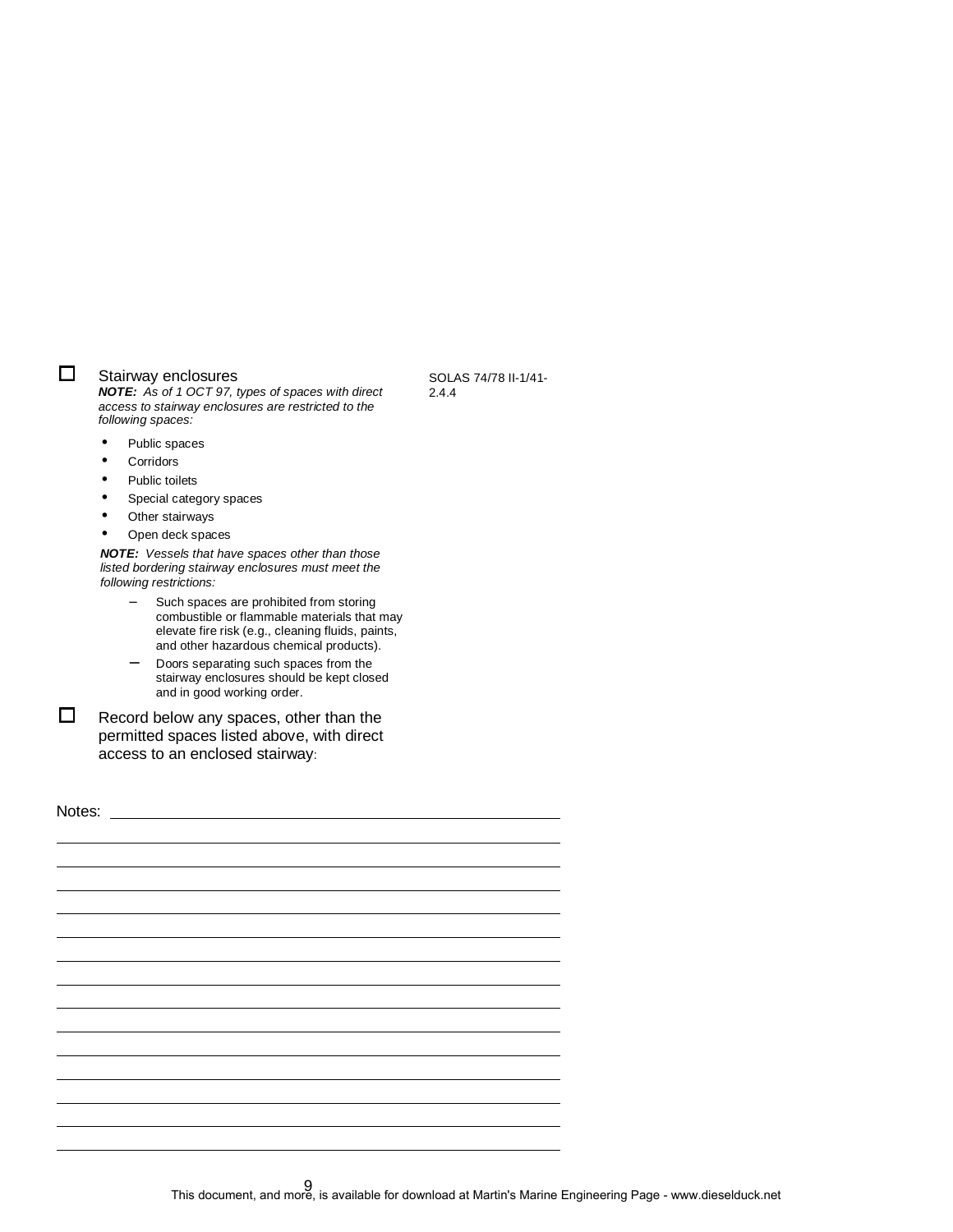# **Section 4: Drills**

# o **Fire Drill:**

| Familiarity with equipment<br>Smoke control<br>General alarms / signals<br>Fire pumps started<br>Crew response<br>Arrange care of passengers<br>Properly dressed / equipped<br>Two jets of water<br>Communications w/ bridge<br>Language understood by crew<br>Fire doors and dampers<br>Test main and emergency fire pumps at 2 hose stations (one as high as possible,<br>□<br>and one as far from high hose station as possible)<br>(SOLAS 74/78 III/18.3; MSM Vol. II/D5.C.7.i; NVIC 6-91)<br>Time on Scene: ______ | Initial notifications | Familiarity with duties<br>Space isolation |  |  |
|-------------------------------------------------------------------------------------------------------------------------------------------------------------------------------------------------------------------------------------------------------------------------------------------------------------------------------------------------------------------------------------------------------------------------------------------------------------------------------------------------------------------------|-----------------------|--------------------------------------------|--|--|
|                                                                                                                                                                                                                                                                                                                                                                                                                                                                                                                         |                       |                                            |  |  |
|                                                                                                                                                                                                                                                                                                                                                                                                                                                                                                                         |                       |                                            |  |  |
|                                                                                                                                                                                                                                                                                                                                                                                                                                                                                                                         |                       |                                            |  |  |
|                                                                                                                                                                                                                                                                                                                                                                                                                                                                                                                         |                       |                                            |  |  |
|                                                                                                                                                                                                                                                                                                                                                                                                                                                                                                                         |                       |                                            |  |  |
|                                                                                                                                                                                                                                                                                                                                                                                                                                                                                                                         |                       |                                            |  |  |
|                                                                                                                                                                                                                                                                                                                                                                                                                                                                                                                         |                       |                                            |  |  |
|                                                                                                                                                                                                                                                                                                                                                                                                                                                                                                                         |                       |                                            |  |  |
|                                                                                                                                                                                                                                                                                                                                                                                                                                                                                                                         |                       |                                            |  |  |
|                                                                                                                                                                                                                                                                                                                                                                                                                                                                                                                         |                       |                                            |  |  |
|                                                                                                                                                                                                                                                                                                                                                                                                                                                                                                                         |                       |                                            |  |  |
|                                                                                                                                                                                                                                                                                                                                                                                                                                                                                                                         |                       |                                            |  |  |
|                                                                                                                                                                                                                                                                                                                                                                                                                                                                                                                         |                       |                                            |  |  |
|                                                                                                                                                                                                                                                                                                                                                                                                                                                                                                                         |                       |                                            |  |  |
|                                                                                                                                                                                                                                                                                                                                                                                                                                                                                                                         |                       |                                            |  |  |
|                                                                                                                                                                                                                                                                                                                                                                                                                                                                                                                         |                       |                                            |  |  |
|                                                                                                                                                                                                                                                                                                                                                                                                                                                                                                                         |                       |                                            |  |  |
|                                                                                                                                                                                                                                                                                                                                                                                                                                                                                                                         |                       |                                            |  |  |
|                                                                                                                                                                                                                                                                                                                                                                                                                                                                                                                         |                       |                                            |  |  |
|                                                                                                                                                                                                                                                                                                                                                                                                                                                                                                                         |                       |                                            |  |  |
|                                                                                                                                                                                                                                                                                                                                                                                                                                                                                                                         |                       |                                            |  |  |
|                                                                                                                                                                                                                                                                                                                                                                                                                                                                                                                         |                       |                                            |  |  |
|                                                                                                                                                                                                                                                                                                                                                                                                                                                                                                                         |                       |                                            |  |  |
|                                                                                                                                                                                                                                                                                                                                                                                                                                                                                                                         |                       |                                            |  |  |
|                                                                                                                                                                                                                                                                                                                                                                                                                                                                                                                         |                       |                                            |  |  |
|                                                                                                                                                                                                                                                                                                                                                                                                                                                                                                                         |                       |                                            |  |  |
|                                                                                                                                                                                                                                                                                                                                                                                                                                                                                                                         |                       |                                            |  |  |
|                                                                                                                                                                                                                                                                                                                                                                                                                                                                                                                         |                       |                                            |  |  |
|                                                                                                                                                                                                                                                                                                                                                                                                                                                                                                                         |                       |                                            |  |  |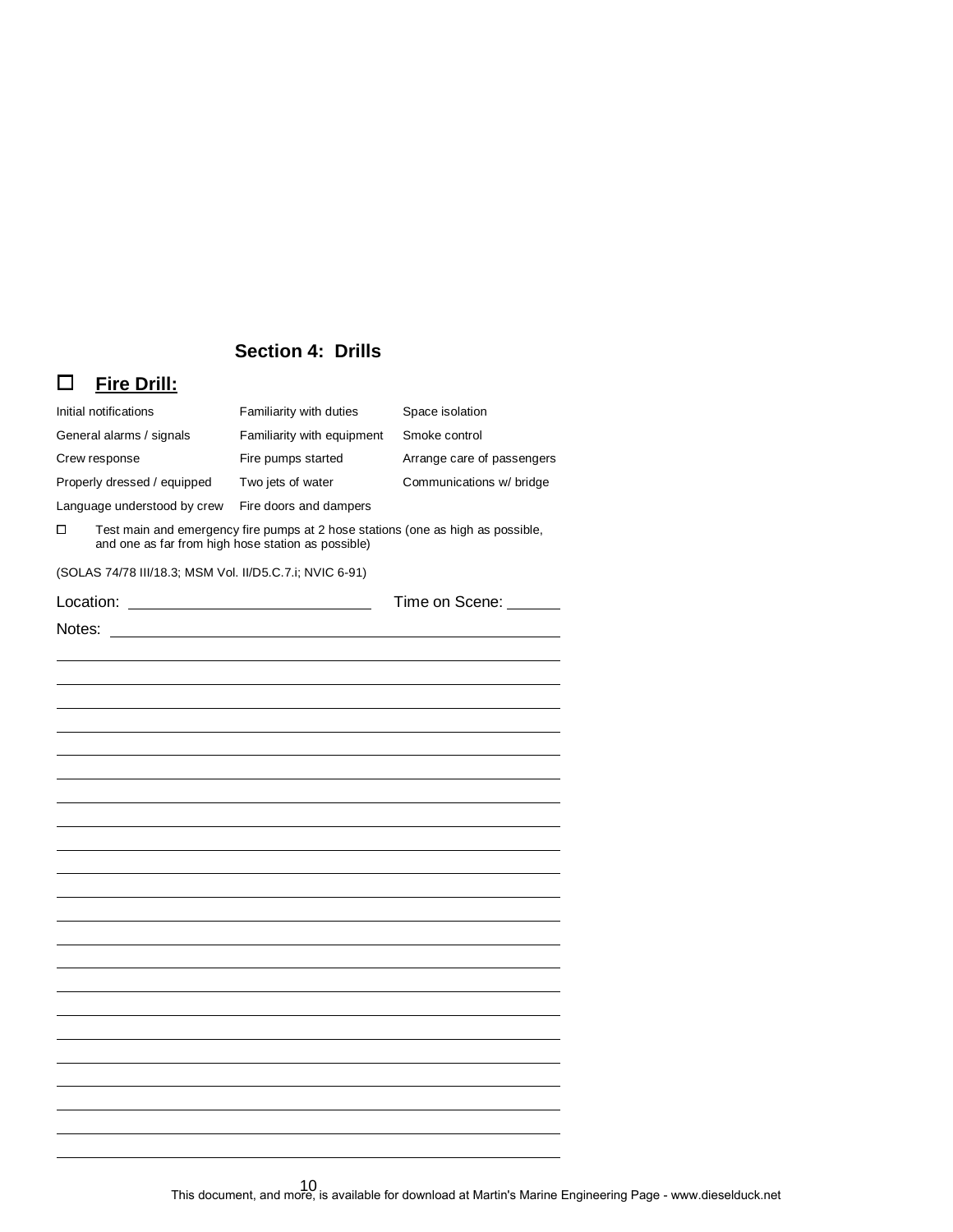# o **Abandon Ship Drill:**

| General alarms / signals    |                                              | Familiarity with duties    | Boat release                  |  |
|-----------------------------|----------------------------------------------|----------------------------|-------------------------------|--|
| <b>Muster lists</b>         |                                              | Provide equipment          | Boat operation                |  |
| Muster of crew / passengers |                                              | Familiarity with equipment | Egress procedures             |  |
|                             | Crew response                                | Lower lifeboat             | Davit-launched liferaft drill |  |
|                             | Language understood by crew                  | <b>Brake operation</b>     | Communication w/ bridge       |  |
| Lifejackets                 |                                              | Engine start               | Lighting                      |  |
| □                           | Number of lifejackets<br>spot-checked        |                            | Children ______________       |  |
|                             | (SOLAS 74/78 III/18.3; MSM Vol. II/D5.C.7.h) |                            |                               |  |
|                             |                                              |                            | Time to Water: __________     |  |
|                             |                                              |                            |                               |  |
|                             |                                              |                            |                               |  |
|                             |                                              |                            |                               |  |
|                             |                                              |                            |                               |  |
|                             |                                              |                            |                               |  |
|                             |                                              |                            |                               |  |
|                             |                                              |                            |                               |  |
|                             |                                              |                            |                               |  |
|                             |                                              |                            |                               |  |
|                             |                                              |                            |                               |  |
|                             |                                              |                            |                               |  |
|                             |                                              |                            |                               |  |
|                             |                                              |                            |                               |  |
|                             |                                              |                            |                               |  |
|                             |                                              |                            |                               |  |
|                             |                                              |                            |                               |  |
|                             |                                              |                            |                               |  |
|                             |                                              |                            |                               |  |
|                             |                                              |                            |                               |  |
|                             |                                              |                            |                               |  |
|                             |                                              |                            |                               |  |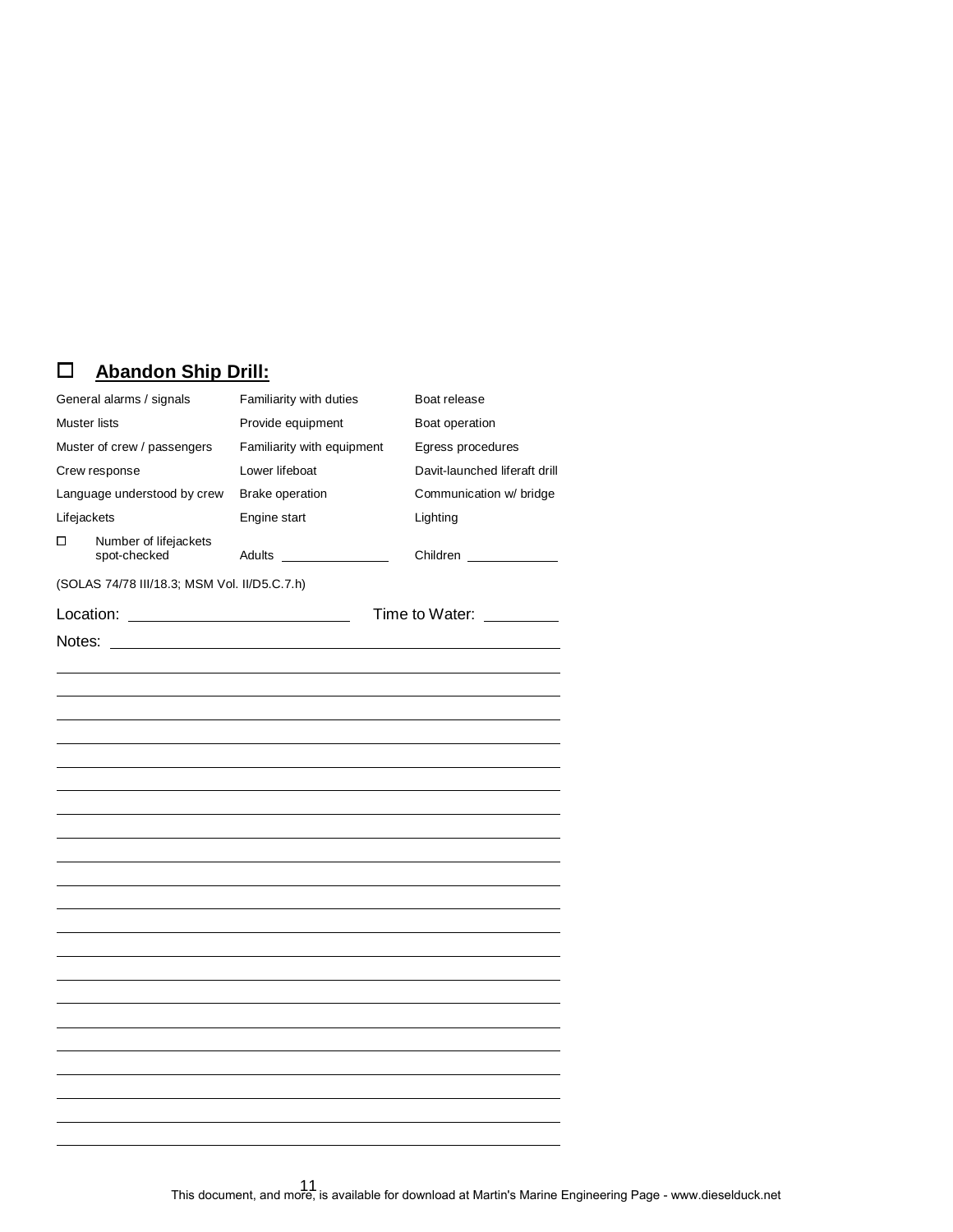#### **Section 5: Appendices**

#### **Recommended Port State Control Procedures:**

The following flowcharts contain information gleaned from the Marine Safety Manual Volume II, Chapter D2. The senior marine inspector/port state control officer should be familiar with this chapter as well as the information pertaining to Port State Control examinations contained in MSM Volume II, Chapters D1—Foreign Vessel Exams (General), D7— Foreign Vessel Exams (Passenger), and D4—Targeting of Foreign Vessel Boardings.

Considering the seriousness of the deficiencies, the OCMI or COTP must determine the appropriate control action to impose on these vessels to ensure the safety of the vessel, the port, and the environment. The degree of control imposed, as well as the authority used to exercise control, must be consistent with the nature of the deficiencies.

The following definitions and terms of reference are used in the MSM to describe key elements of Port State Control enforcement:

**Clear Grounds.** Evidence that the vessel, its equipment, or crew do not correspond substantially to the requirements of the relevant conventions or that the master or crew members are not familiar with essential shipboard procedures relating to the safety of vessels or the prevention of pollution.

**Control**. Control is the process of imposing a port state's or flag state's authority over a vessel to ensure that its structure, equipment, operation and crew meet applicable standards. The process is affected by any verbal or written directives from the OCMI/COTPs or their representatives, which require action or compliance by the vessel.

**Detention.** Detention is a control action that restricts a vessel's right of free movement. The imposition of a restriction on the movement of a vessel constitutes a detention regardless of whether or not a delay from a vessel's normal or expected itinerary occurs. Detentions may be carried out under the authority of the applicable international convention, the Ports and Waterways Safety Act (PWSA) or a Customs hold.

**Intervention**. An intervention is a control action taken by a port state, which interposes the port state's authority over a foreign flag vessel in order to cause the vessel to be brought into compliance with an applicable international convention. Interventions are undertaken by a port state when a vessel's flag state has not, can not, or will not exercise its obligations under an international convention to which it is a party. This may include requesting appropriate information, requiring the immediate or future rectification of deficiencies, detaining the vessel, or allowing the vessel to proceed to another port for repairs.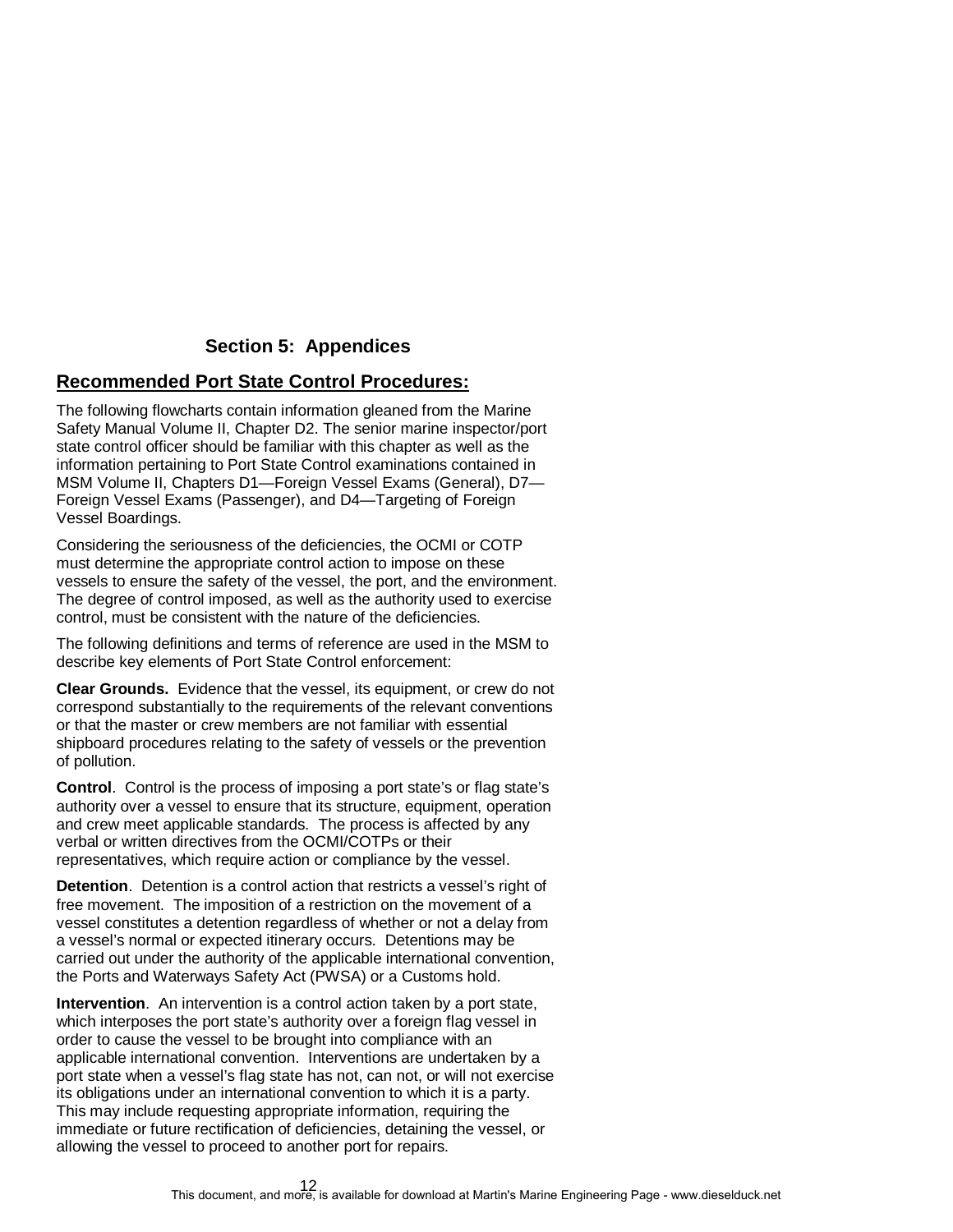**Nonconforming Vessel**. Any vessel failing to comply with one or more applicable requirements of U.S. law or international conventions is a nonconforming vessel. A nonconforming vessel is not necessarily a substandard vessel unless the discrepancies endanger the vessel, persons on board, or present an unreasonable risk to the marine environment.

**Substandard Vessel**. In general, a vessel is regarded as substandard if the hull, machinery, or equipment, such as lifesaving, firefighting and pollution prevention, are substantially below the standards required by U.S. laws or international conventions, owing to:

- The absence of required principal equipment or arrangement;
- Gross noncompliance of equipment or arrangement with required specifications;
- Substantial deterioration of the vessel structure or its essential equipment;
- Noncompliance with applicable operational and/or manning standards; or
- Clear lack of appropriate certification, or demonstrated lack of competence on the part of the crew.

If these evident factors as a whole or individually endanger the vessel, persons on board, or present an unreasonable risk to the marine environment, the vessel should be regarded as a substandard vessel.

**Valid Certificates**. A certificate that has been issued directly by a contracting government or party to a convention, or on the behalf of the government or party by a recognized organization, and contains accurate and effective dates, meets the provisions of the relevant convention, and corresponds to the particulars of the vessel and its equipment.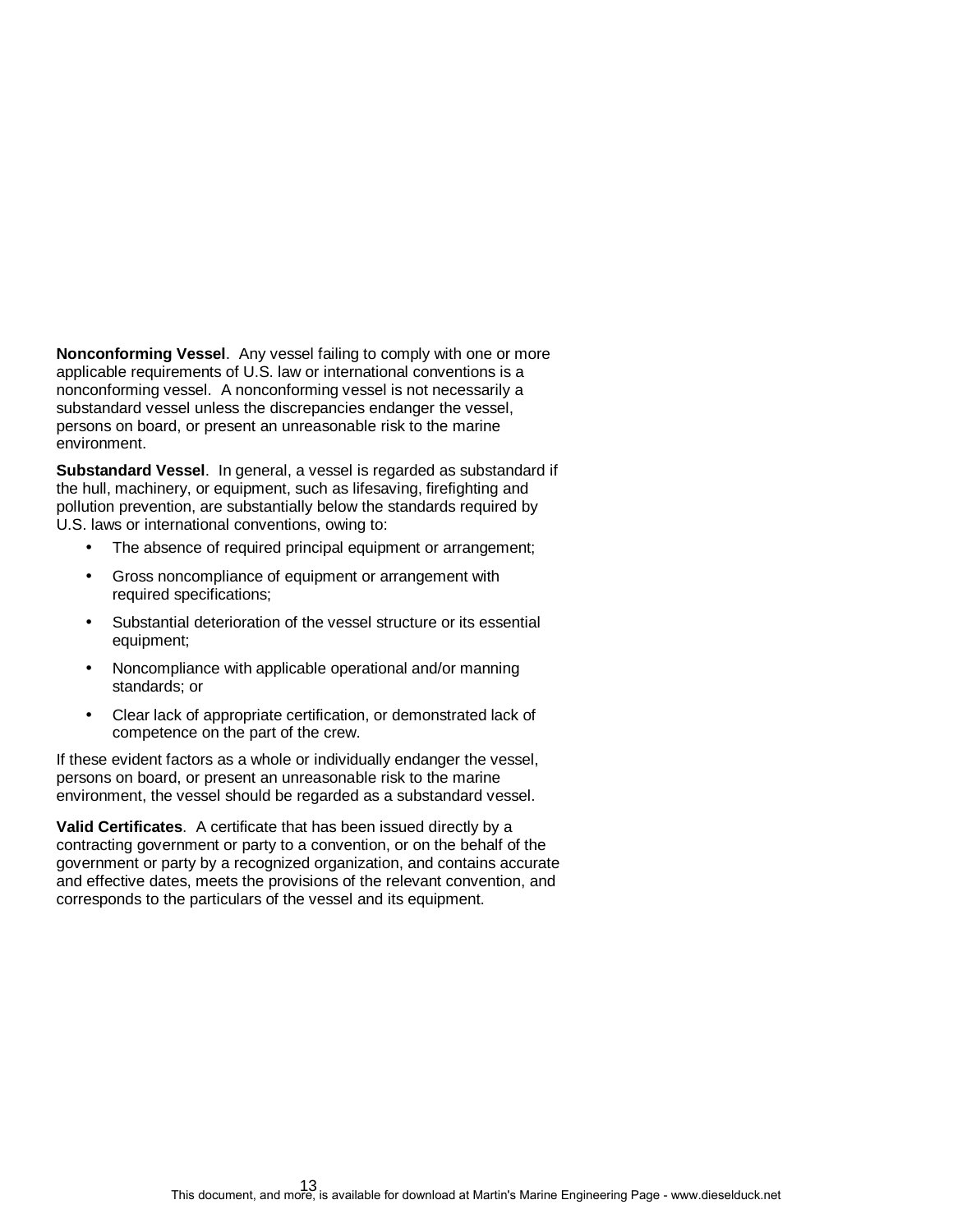**Requiring Corrective Measures Prior to Return to U.S.** 





- Charts or nautical publications not currently corrected.
- Portable hoses have not been tested but appear in good condition.
- Actual location of safety equipment deviates from the vessel safety plan.
- Electrical fixtures in paint locker not appropriately certified for safe usage in hazardous location. (Operational controls, such as disconnecting the electrical power source or removing flammables from the space, may satisfactorily remove risk to vessel.)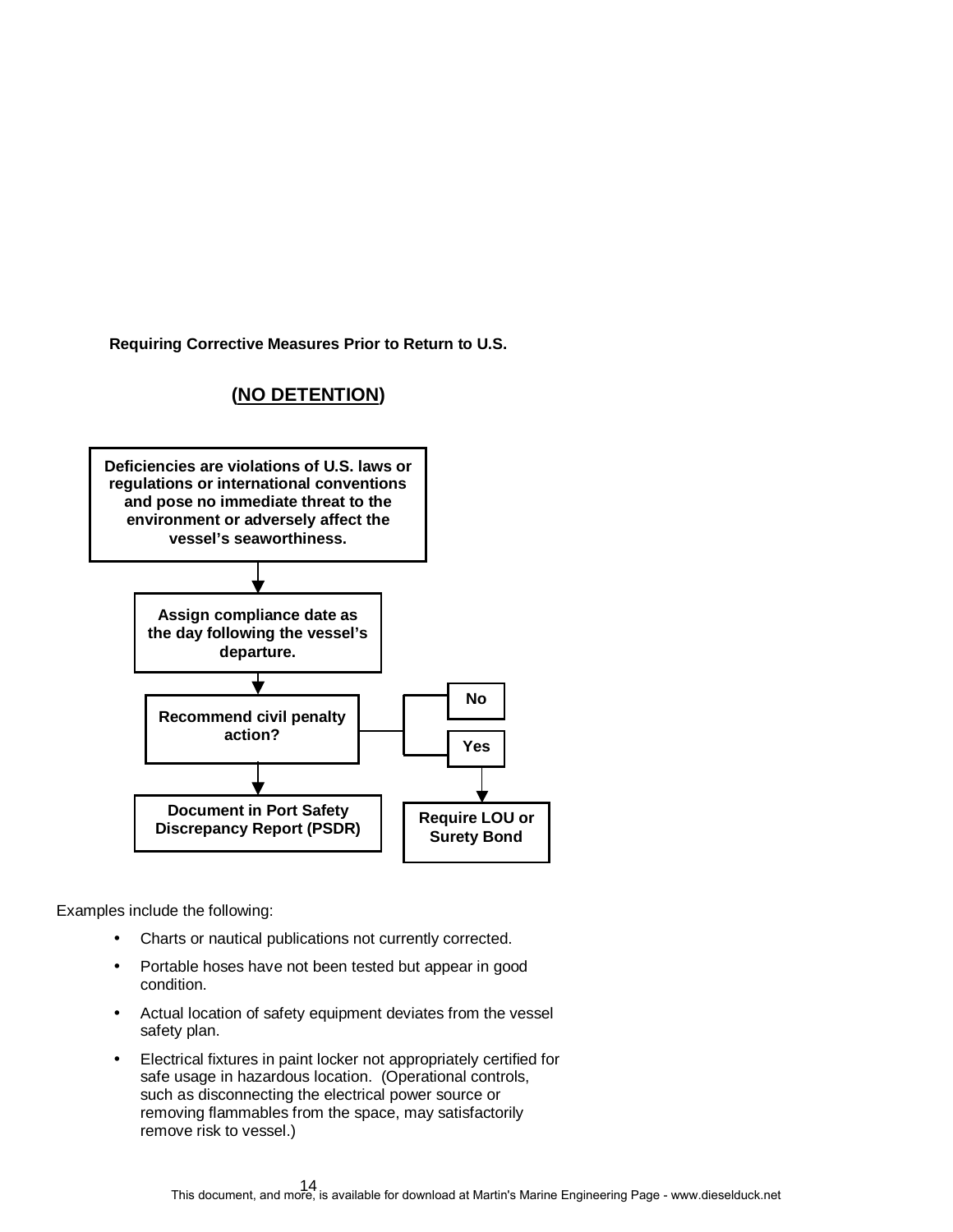#### **Requiring Corrective Measures Prior to Cargo, Bunkering or Lightering Operations**

## **(NO DETENTION)**



- Oil transfer procedures incomplete.
- Information on properties and hazards of cargoes not on board.
- High and low level alarms inoperative.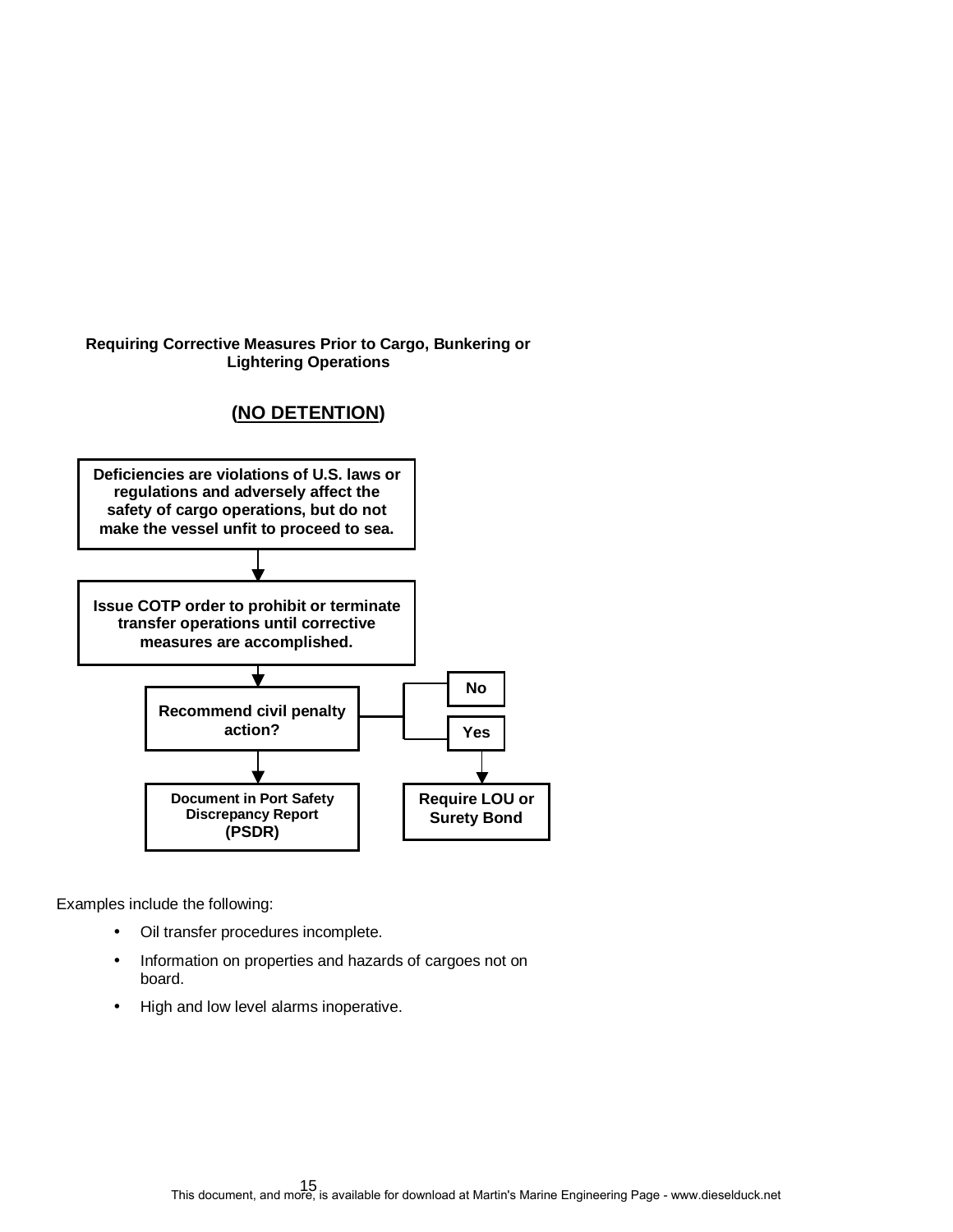**Requiring Corrective Measures Prior to Departure** 

## **(DETENTION)**



- Excessive wastage, corrosion, pitting, holes, or damage to the hull, cargo hatches, fire main, or other vital system.
- Inoperable emergency fire pump or emergency generator.
- Inability to lower lifeboats.
- Inoperable lifeboat motors (i.e., will not start).
- Crew incompetent to carry out duties (e.g., fire or boat drills, cargo transfer, stability calculations, etc.).
- Licenses invalid.
- Safe Manning Document not on board.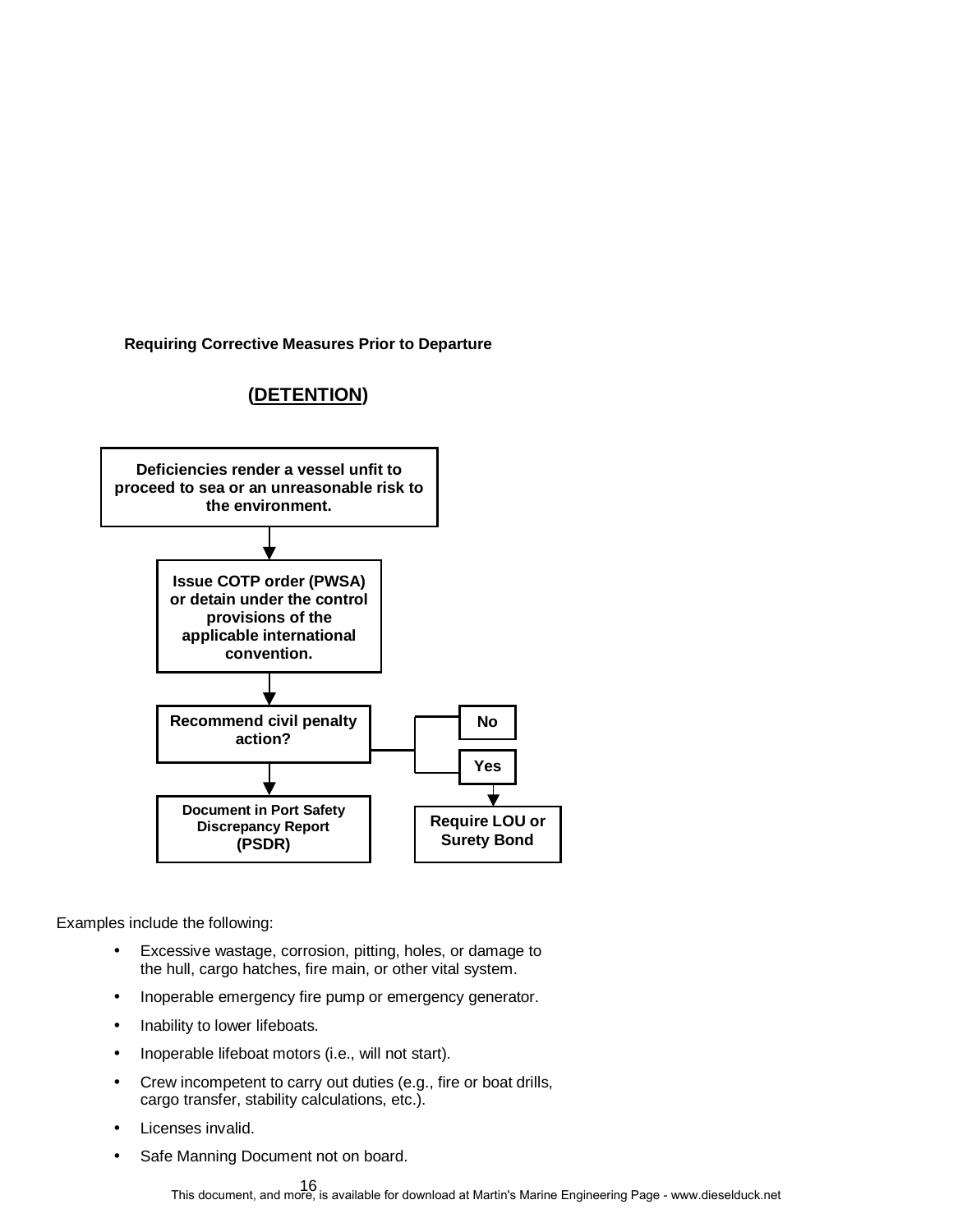**Requiring Corrective Measures Prior to Entry** 



- Leaking tanks.
- Carrying dangerous cargoes with expired documents.
- Carrying incompatible cargoes.
- Invalid ISM certificates.
- COFR not on board.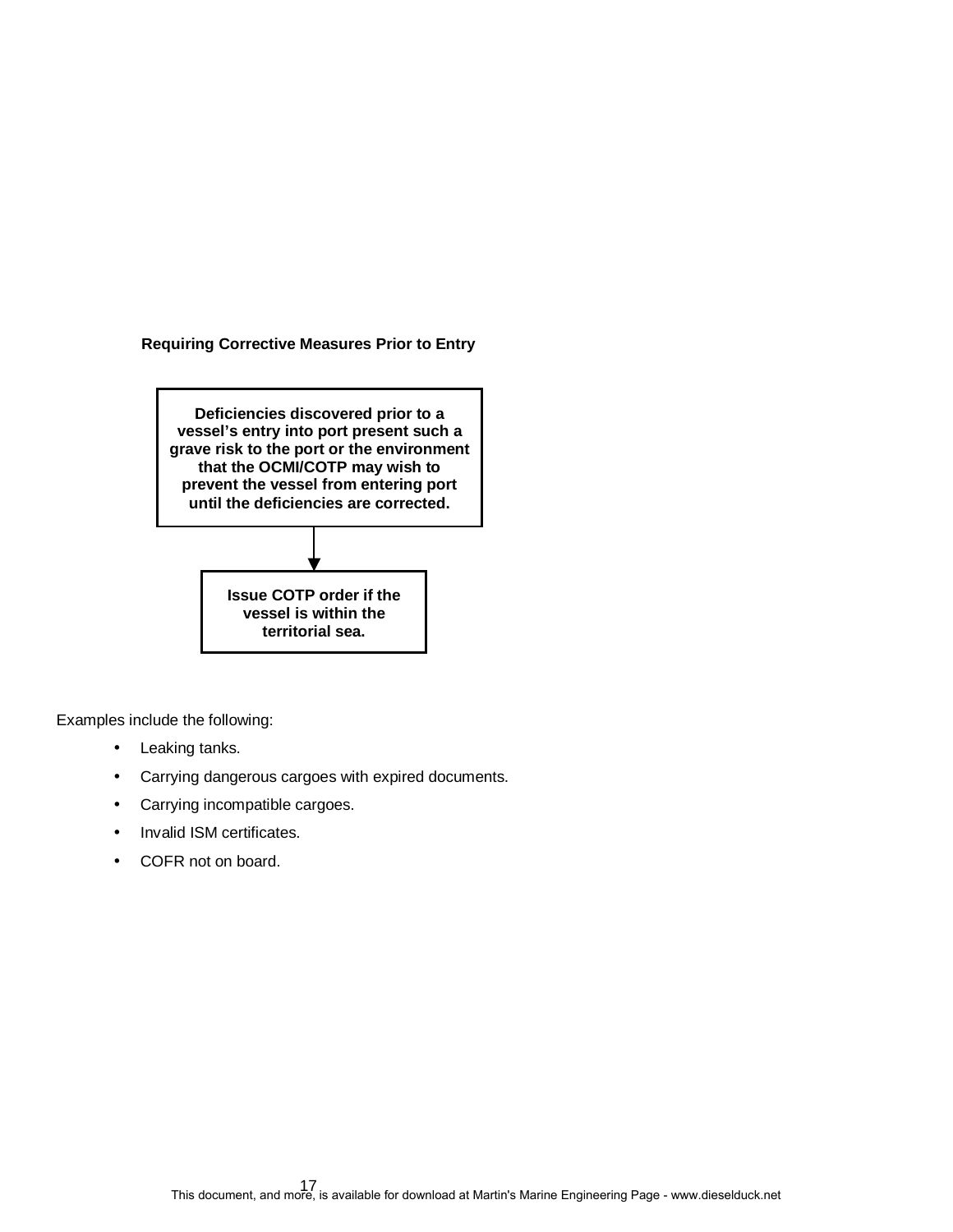#### **Detention Information:**

**NOTE:** Complete prior to recommendation. Verify owner (from DOC or COFR), operator, and mailing address. Verify owner's agent. Verify last and future drydock dates and locations. If dual classed, who will respond?

Which agency issued the documents that have major problems?

What is the date of the last survey conducted for those items that have problems?

What are the vessel's plans to deal with the problems?

What is the crew's attitude toward the problems?

Is the detention ISM related? If so, include ISM certification information in the Detention Report to G-MOC-4.

Notes: when the contract of the contract of the contract of the contract of the contract of the contract of the contract of the contract of the contract of the contract of the contract of the contract of the contract of th

18 This document, and more, is available for download at Martin's Marine Engineering Page - www.dieselduck.net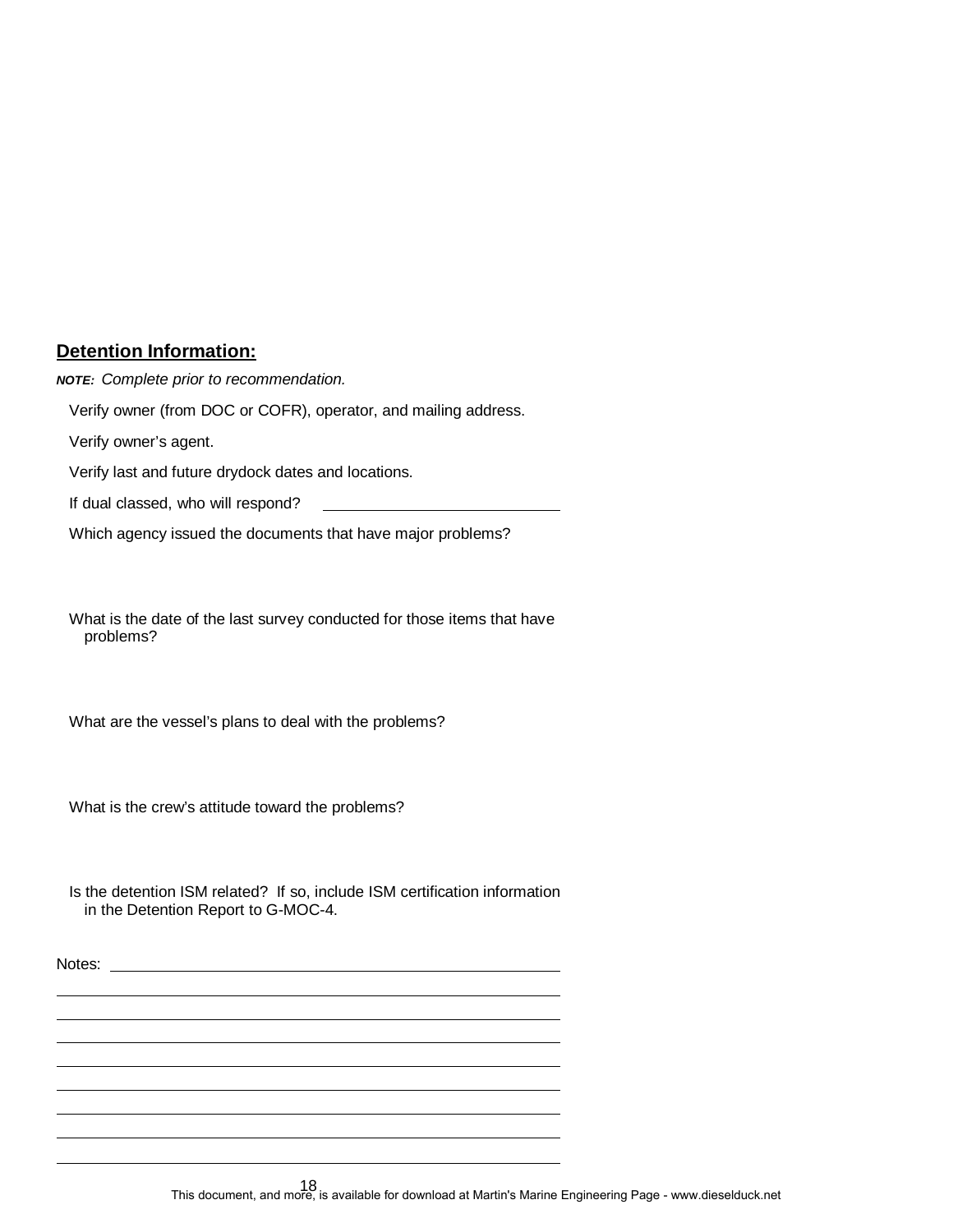| Notes: |  |  |  |
|--------|--|--|--|
|        |  |  |  |
|        |  |  |  |
|        |  |  |  |
|        |  |  |  |
|        |  |  |  |
|        |  |  |  |
|        |  |  |  |
|        |  |  |  |
|        |  |  |  |
|        |  |  |  |
|        |  |  |  |
|        |  |  |  |
|        |  |  |  |
|        |  |  |  |
|        |  |  |  |
|        |  |  |  |
|        |  |  |  |
|        |  |  |  |
|        |  |  |  |
|        |  |  |  |
|        |  |  |  |
|        |  |  |  |
|        |  |  |  |
|        |  |  |  |
|        |  |  |  |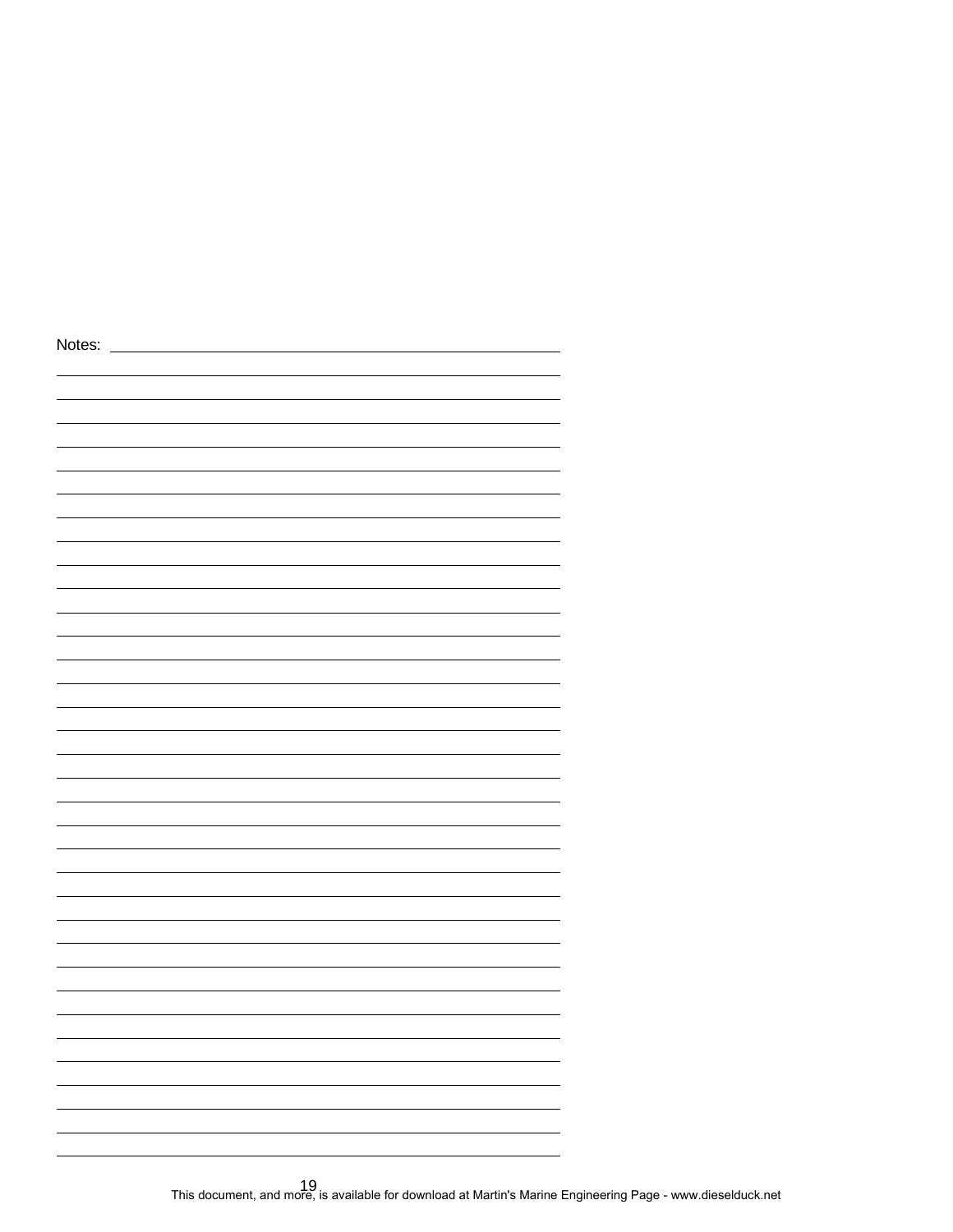| Notes: |  |  |
|--------|--|--|
|        |  |  |
|        |  |  |
|        |  |  |
|        |  |  |
|        |  |  |
|        |  |  |
|        |  |  |
|        |  |  |
|        |  |  |
|        |  |  |
|        |  |  |
|        |  |  |
|        |  |  |
|        |  |  |
|        |  |  |
|        |  |  |
|        |  |  |
|        |  |  |
|        |  |  |
|        |  |  |
|        |  |  |
|        |  |  |
|        |  |  |
|        |  |  |
|        |  |  |
|        |  |  |
|        |  |  |
|        |  |  |
|        |  |  |
|        |  |  |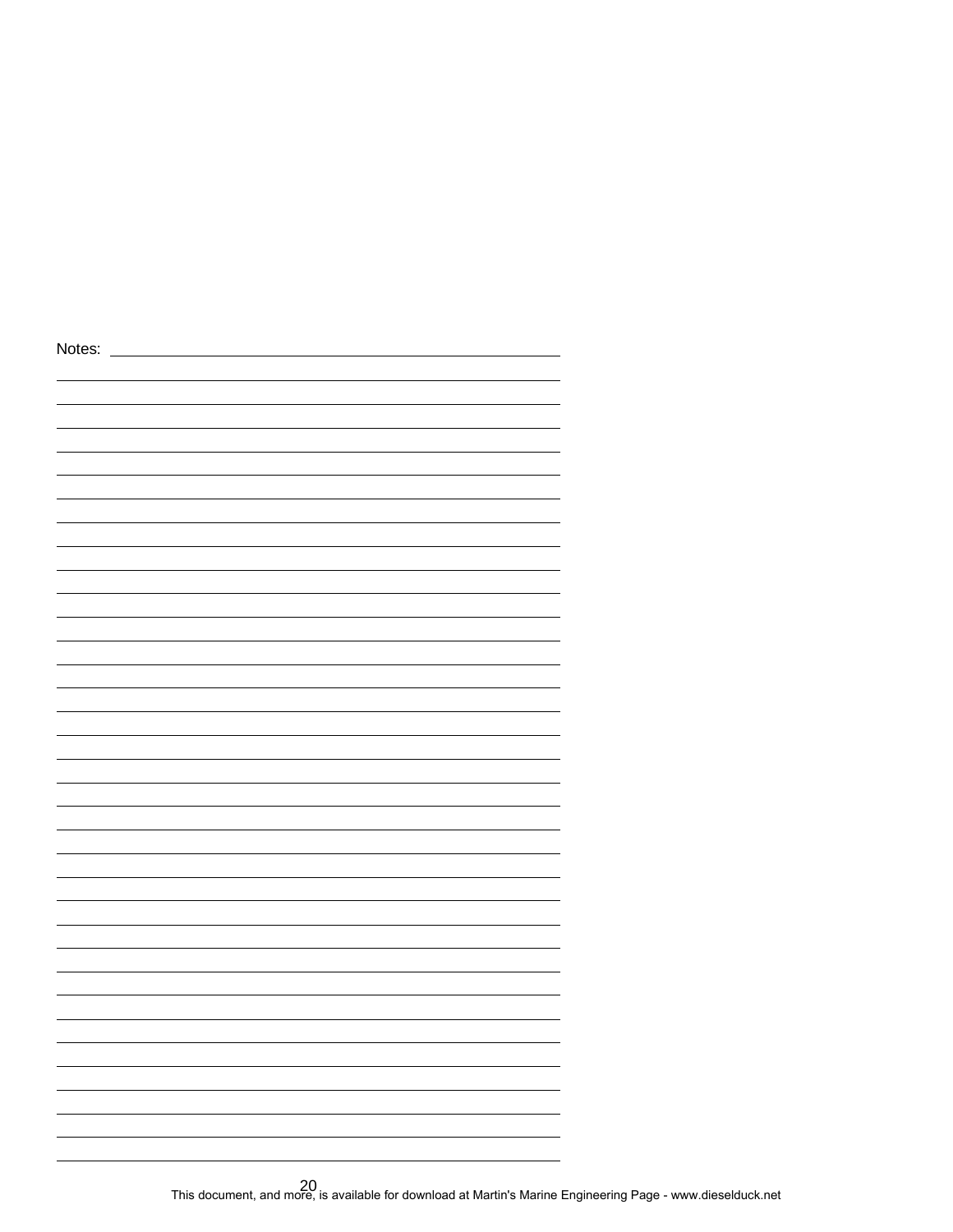| Notes: |  |
|--------|--|
|        |  |
|        |  |
|        |  |
|        |  |
|        |  |
|        |  |
|        |  |
|        |  |
|        |  |
|        |  |
|        |  |
|        |  |
|        |  |
|        |  |
|        |  |
|        |  |
|        |  |
|        |  |
|        |  |
|        |  |
|        |  |
|        |  |
|        |  |
|        |  |
|        |  |
|        |  |
|        |  |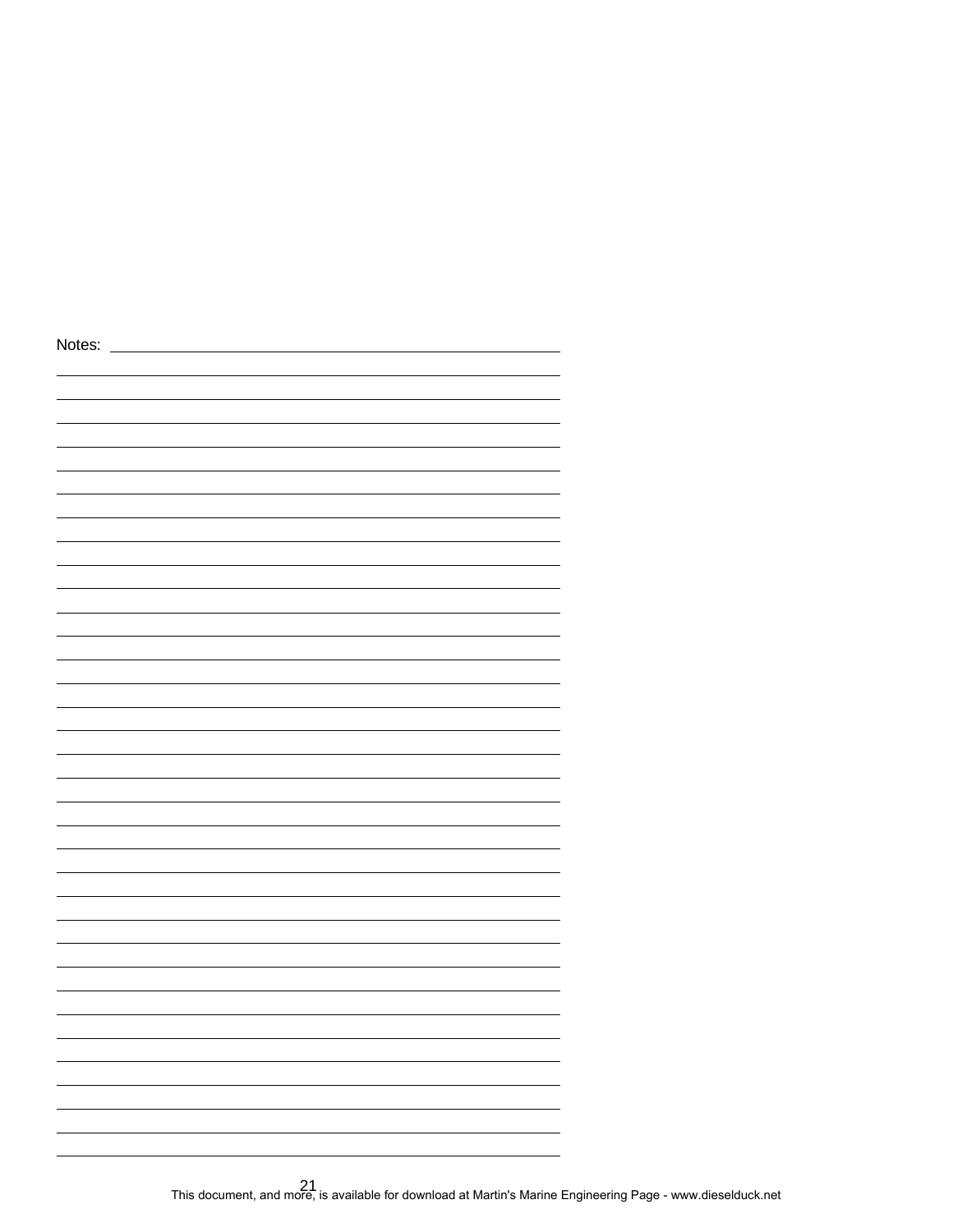## **Deficiency Summary Worksheet:**

| <b>Name of Vessel</b> | <b>VIN</b>          |                                          |  |
|-----------------------|---------------------|------------------------------------------|--|
| <b>Deficiency</b>     | <b>MSIS</b><br>Code | Req't. Issued /<br><b>Date Completed</b> |  |
|                       |                     |                                          |  |
|                       |                     |                                          |  |
|                       |                     |                                          |  |
|                       |                     |                                          |  |

Deficiencies identified should be listed with MSIS codes. At completion of inspection/examination, any outstanding deficiencies shall be entered in MIDR or PSDR as appropriate. All deficiencies found (outstanding and completed) shall be entered in the Deficiency Summary. Worklist items, which serve only as memory joggers to complete inspection/examination (e.g., test emergency fire pump), should not be coded as deficiencies.

## **MSIS Codes for Deficiencies:**

| BS        | <b>Ballast</b>     | DC | Dry Cargo             | IС        | I/C Engine           |
|-----------|--------------------|----|-----------------------|-----------|----------------------|
| BI        | Bilge              | ES | Electrical            | LS        | Lifesaving           |
| BA        | Boiler, Aux.       | FF | Firefighting          | МI        | <b>Miscellaneous</b> |
| ВM        | Boiler, Main       | FL | Fuel                  | <b>NS</b> | Navigation           |
| <b>CS</b> | Cargo              | GS | <b>General Safety</b> | РP        | Propulsion           |
| <b>DM</b> | Deck Machinery     | НA | Habitation            | SS        | Steering             |
| <b>DL</b> | Doc., Lics., Pmts. | HU | Hull                  |           |                      |